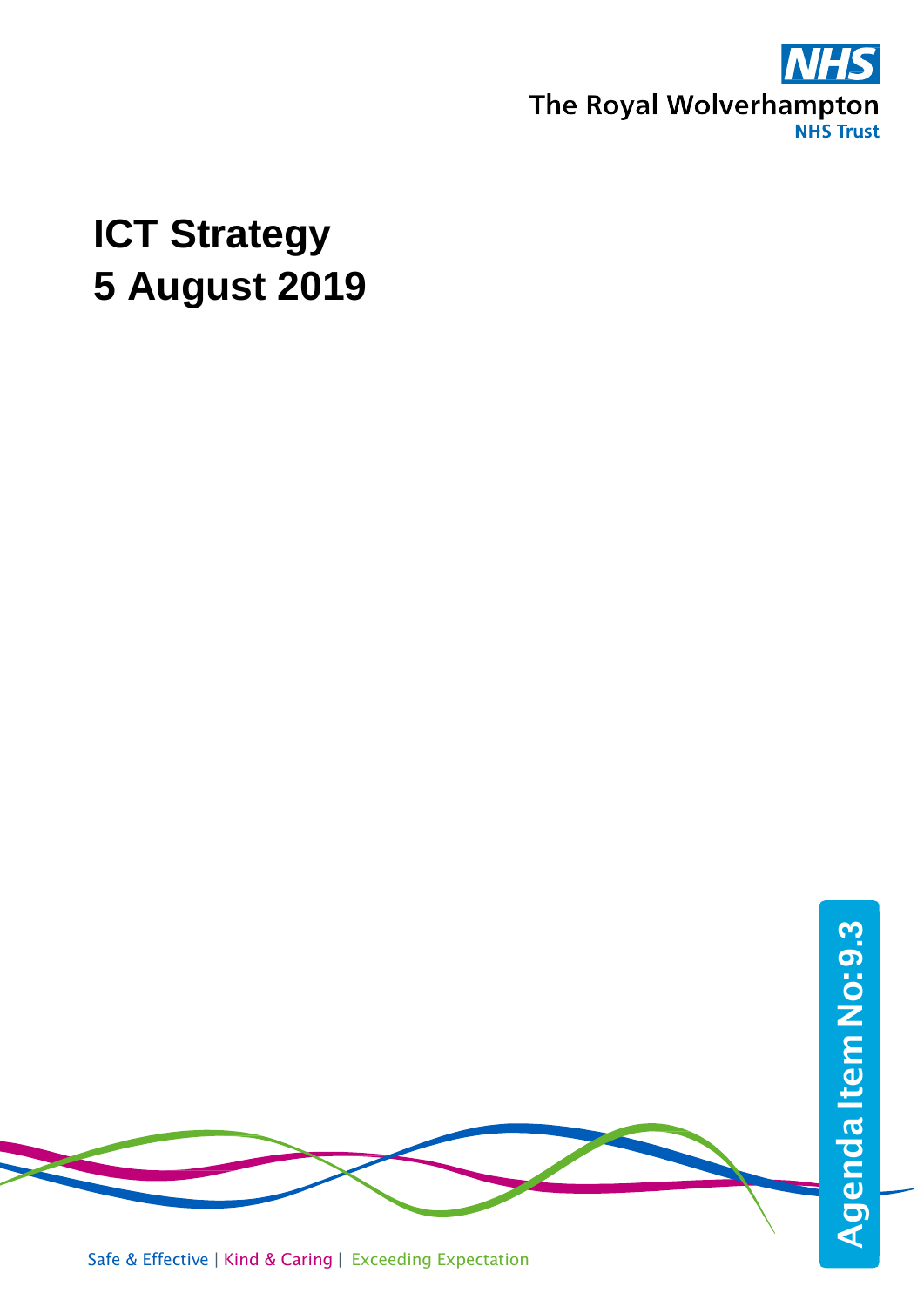

# **ICT Strategy 2013-2028 Extended 2019-2020**

Chris Wanley & Kay Cantrill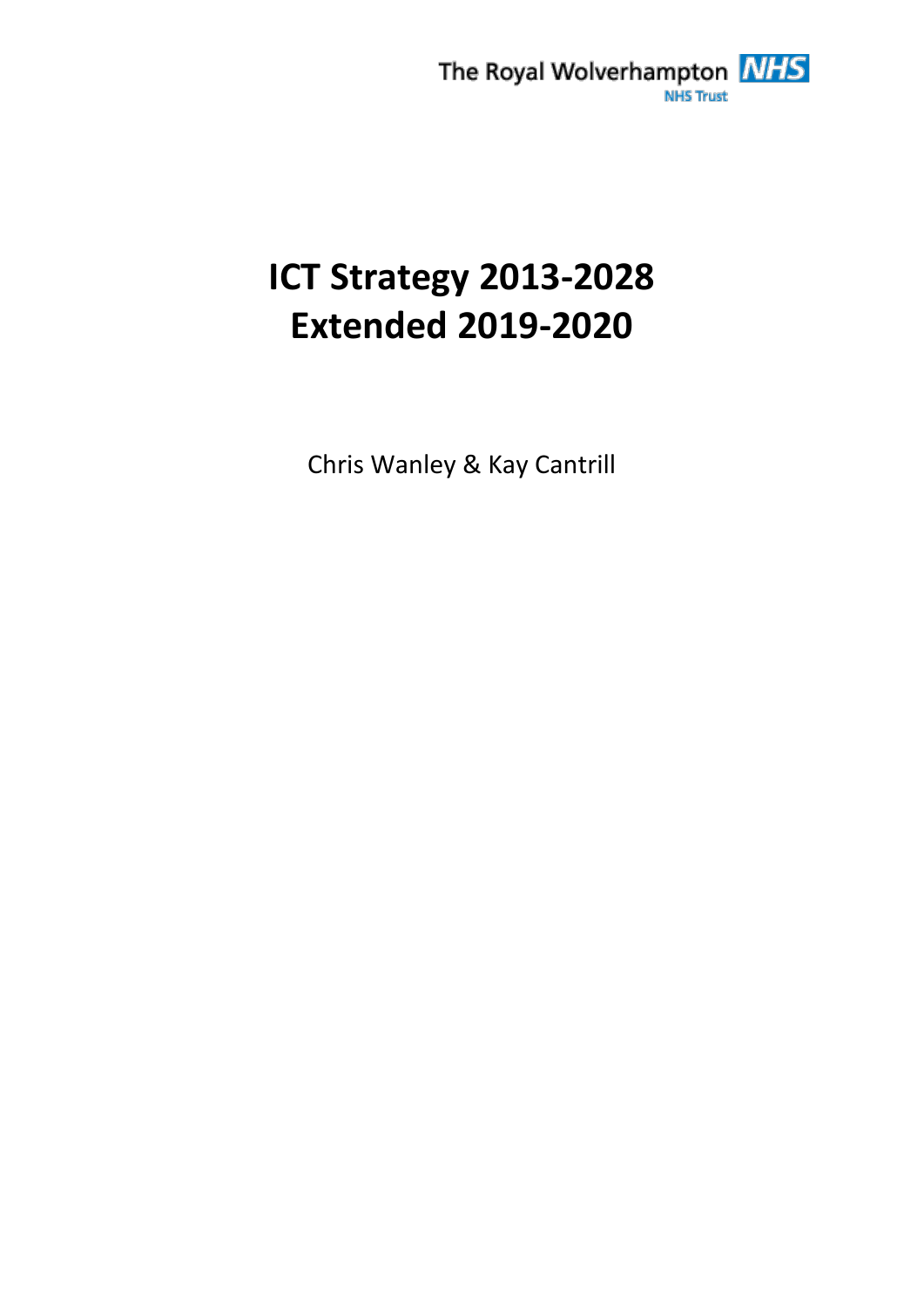

### **Contents**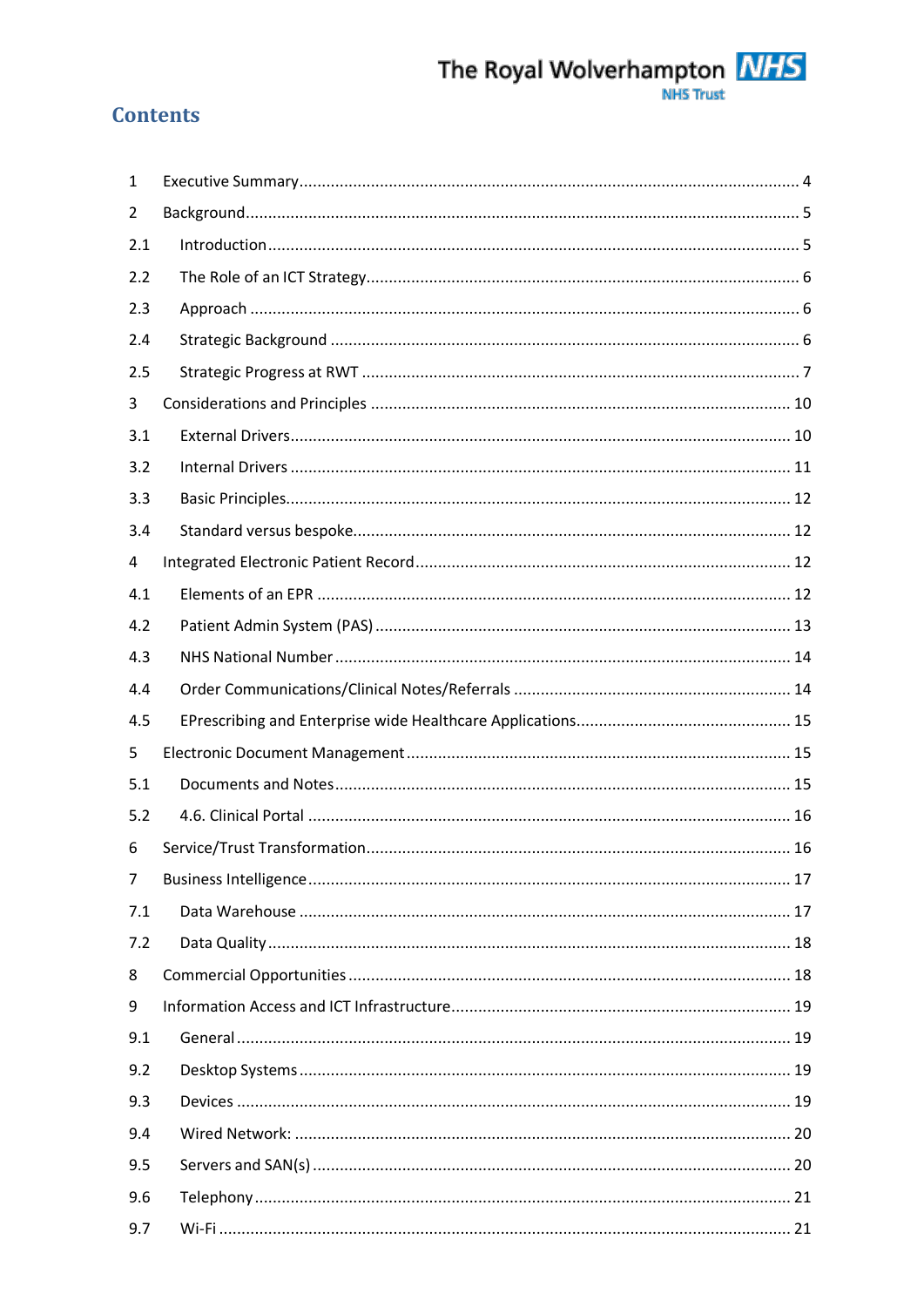| 9.8    |  |  |  |  |
|--------|--|--|--|--|
| 9.9    |  |  |  |  |
| 10     |  |  |  |  |
| 10.1   |  |  |  |  |
| 10.2   |  |  |  |  |
| 10.3   |  |  |  |  |
| 10.4   |  |  |  |  |
| 10.5   |  |  |  |  |
| 10.6   |  |  |  |  |
| 10.6.1 |  |  |  |  |
| 11     |  |  |  |  |
| 11.1   |  |  |  |  |
| 11.2   |  |  |  |  |
|        |  |  |  |  |
|        |  |  |  |  |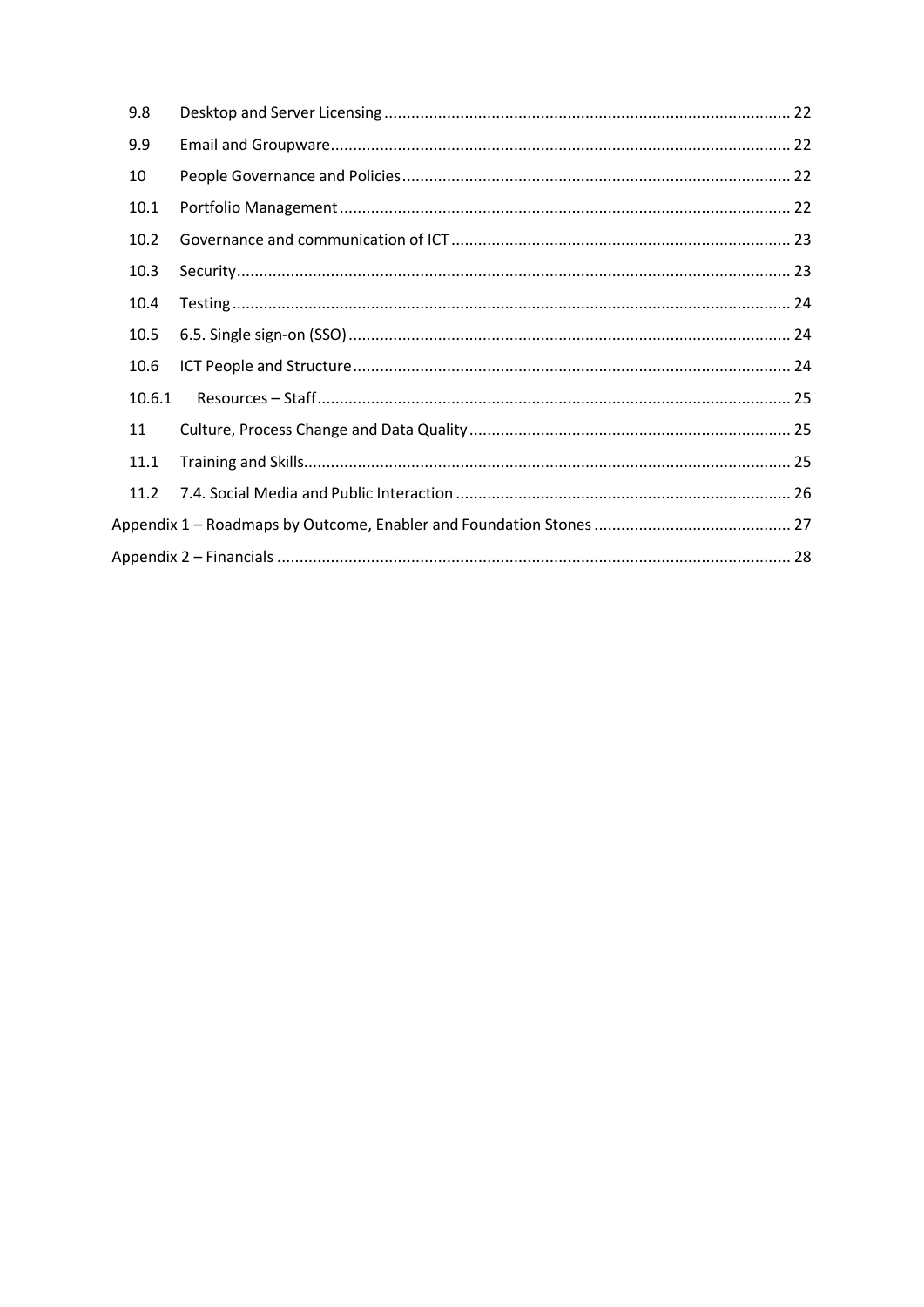#### <span id="page-4-0"></span>**1 Executive Summary**

This updated ICT Strategy for RWT has been completed following significant input from many areas both internally, support staff, executives and patient facing personnel, and externally, GP's and external DoH publications. It is presented for approval by TMT and Trust Board in July 2013 and will be updated formally on a minimum bi-annual basis, with a formal update on progress each year.

The documents is intended to provide a direction of travel for ICT which will be reviewed as updated as necessary and highlights the key components required for its delivery.

The document starts by summarising key progress against strategy, highlighting both successes and some of the more challenging initiatives. It then introduces the ICT framework which has been developed to structure this strategy and the detail held within.

The ICT framework is made up of the key outcomes, enablers and foundation stones required all of which are essential to ensure success. Detail for each outcome, enabler and foundation can be found within this report.

ICT needs to move to fewer significant initiatives rather than the plethora currently in the portfolio. By setting up the Portfolio Framework and helping to enable true leadership and drive/focus the aim to ensure a move to this during 2013-14.





The appendices detail the 5 year plan by outcome, enabler and foundation together with a 5 year financial plan based on must do's and should do's.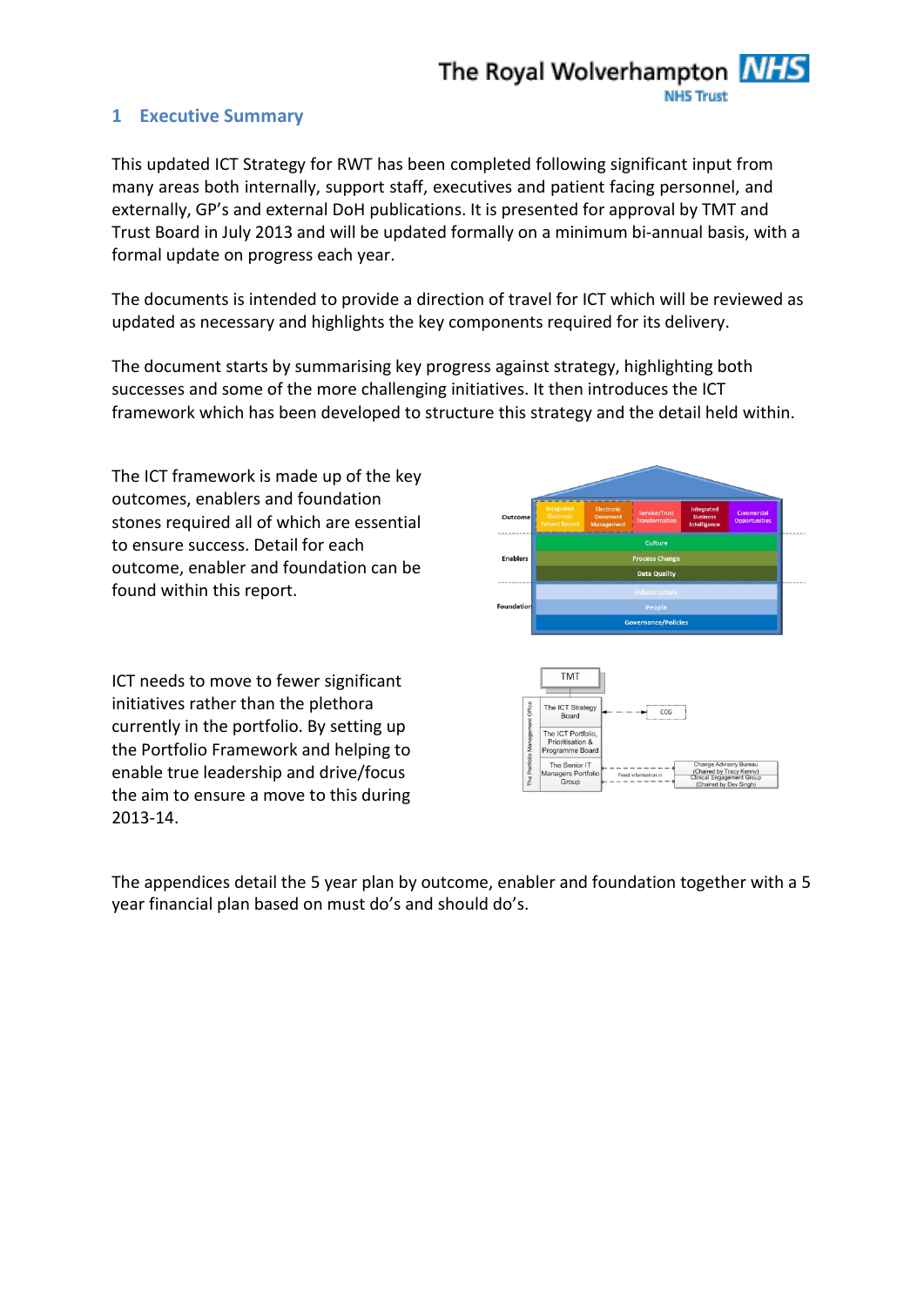#### <span id="page-5-0"></span>**2 Background**

#### <span id="page-5-1"></span>**2.1 Introduction**

This document sets out the Information and Communication Technology (ICT) Strategy for the Royal Wolverhampton Hospitals NHS Trust (RWT). The strategy is designed to cover the period 2013 – 2018. Short to medium term goals are more developed while longer term goals are identified as targets for the Trust to work towards.

ICT is important to the Trust as it is no longer a nice to have; it is essential to improving and supporting the patient experience and pathway within the hospital and enables us to focus on patient care rather than administrative processes. ICT is intrinsic to the delivery of the RWT Overall strategy, including the delivery of service reconfiguration within/across the local area and the required efficiency and cost savings required year on year without jeopardising the quality delivered.

This document highlights the intent of direction of travel for ICT across RWT, highlighting the major outcomes and associated actions required.

This document will be reviewed bi-annually, and a revised version agreed by the Board, but with an annual update each year. Additionally the Trust should produce an annual ICT Action Plan that sets-out the activities for the year to deliver the ICT Strategy as agreed with the recently established ICT Strategy Board. To confirm the plan for 2013-14 it has been necessary to review all existing projects and agree which should continue, over the next 6 months the intention is that no new projects will be agreed without the approval of the ICT Strategy Board, this will allow ICT to focus on fewer key transformational projects rather than the plethora of projects currently within the portfolio. As part of this a portfolio framework (below) and a prioritisation framework has been agreed using strategic pillars aligned to the RWT strategy.



*Recommendation: The Trust reviews its ICT Strategy bi-annually so that it always has a minimum of a three year strategy and produces an annual ICT Action Plan to implement the strategy.*

*Recommendation: The annual plan will be agreed with the ICT Strategy Board and then delivered via the portfolio framework; any new projects will only be approved once agreed by the ICT Strategy Board.*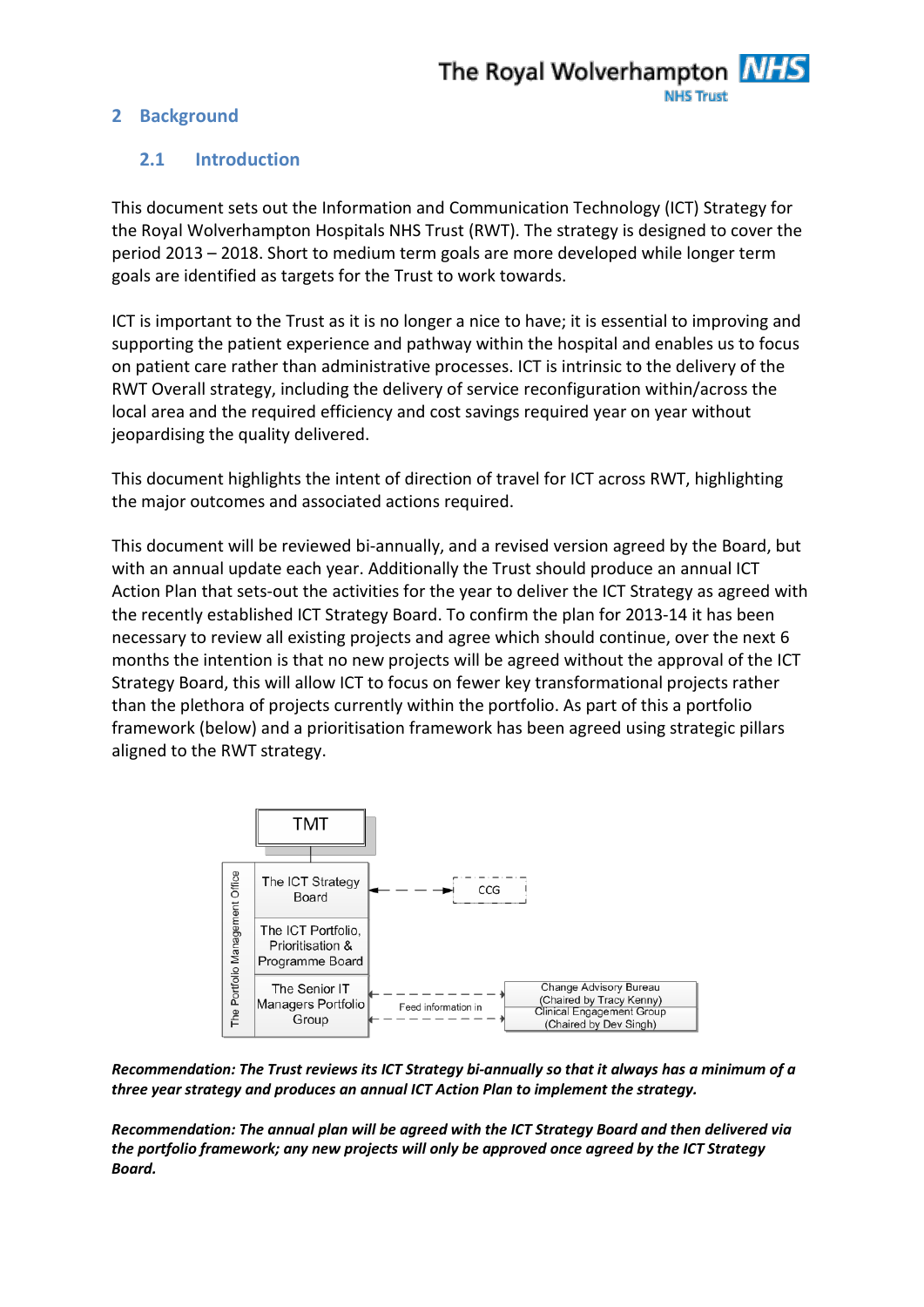### <span id="page-6-0"></span>**2.2 The Role of an ICT Strategy**

The ICT Strategy is designed to identify the direction of travel required to provide the effective use of information technology needed to deliver the Trust's strategic clinical and business objectives and provide input into the financial annual planning and long term planning process.

The ICT Strategy looks at the Trust's use and management of technology rather than the data and information that is held within systems however it is incumbent of the ICT staff to make sure that systems are up to date, robust and have arrangements in place for consistent quality, although inevitably there is some cross over particularly in relation to the consideration of software applications. Data quality remains the responsibility of the person entering/amending the data held within each application.

It is not the role of an ICT Strategy to set-out specific technical plans, policies and procedures for the implementation and use of ICT, but to devise a long term framework with goals and objectives and identify which technical plans, policies and procedures will need to be developed to deliver the strategic objectives.

#### <span id="page-6-1"></span>**2.3 Approach**

A first draft of this strategy was written by a consultant who conducted a number of interviews across the trust, including executives, and external customers i.e.: GP's and PCT ICT Representatives. The strategy has since been reviewed and appended by the ICT Senior Management Team, co-ordinated by the Head of Portfolio and Programme Services, taking feedback from the newly appointed ICT Strategy Board.

Furthermore external considerations have been taken into account,, these include:

- The NHS Commissioning Board Mandate and planning guidance for commissioners for 2013-14
- Digital Strategy (DoH). Published December 2012
- Any Local Commissioning contracts/agreements as agreed
- Changes to Service Provision resulting from the recent NHS restructuring
- Francis Report (February 2013)

#### <span id="page-6-2"></span>**2.4 Strategic Background**

One of the key priorities for all health care organisations over the last 15 years has been the development of an integrated Electronic Patient Record (EPR). This vision was set-out in the NHS IT Strategy (Information for Health) published in 1998. The approach proposed is still generally accepted globally as the right approach with publications such as the Electronic Health Record (EHR) Impact Report published by the EU in 20081 supporting this approach. Very similar approaches have been adopted in the USA and Australia. Most major healthcare system vendors have aligned their services and products around patient centric data and the concept of an integrated EPR. The NHS National IT Strategy, published 21st May 2012 reinforces the strategic objective of delivering an EPR and an Electronic Health Record (HER), which has recently been further supported by the NHS Commissioning Board Mandate for 2013-14. The only significant strategic change since 1998 has been indelivery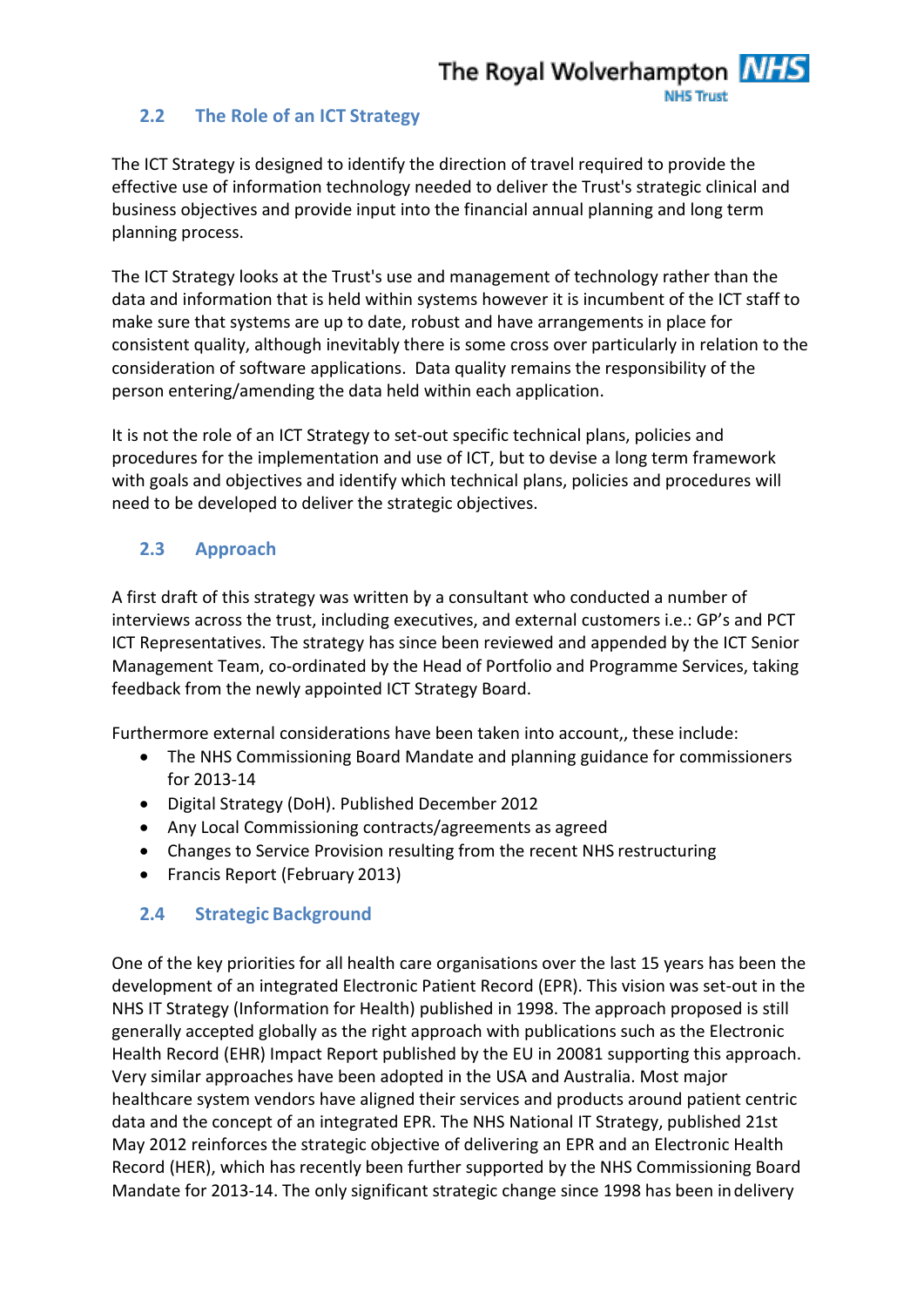**NHS Trust** mechanisms from local responsibility to centrally lead (NPfIT) and now back to local responsibility again.

Currently progress across the UK in delivering an EPR is mixed with some areas such as Primary Care being very advanced. The picture in Secondary Care is very mixed with some Trusts being advanced while others lag behind and Acute Care generally being more advanced than Community Care.

#### <span id="page-7-0"></span>**2.5 Strategic Progress at RWT**

The RWT IT vision for all clinical informatics is that the information required can be accessed within a minimum of 3 clicks. Whilst clearly some way off it is the long term vision we all aspire too. Significant progress has been made in delivering this, having started some 3-4 years ago with a very poorly maintained base that had experienced significant under investment for a number of years.



3 clicks and you're there!

As a result, most recent investment has been in the infrastructure which is the critical foundation stone required before any capability can be truly delivered to clinicians. This has seen:

- A formal PC replacement programme which runs every year to ensure that the age of our machines does not inhibit the quality and cost of service
- A programme of work to improve and extend the network facilities acrossRWT which is now in year 2 of a 3 year programme.
- An update and expansion of the wireless facilities across RWT is now 50% complete with further expansion planned during 2013.
- A programme to set up and expand our existing server set-up to ensure flexibility to expand further as required, to consolidate the infrastructure previously owned by the PCT and to improve robustness of availability/provide Disaster Recovery (DRS) opportunities.
- A successful iTouch pilot for VITALPACS has been followed with an extensive rollout to replace all existing PDA's which were not seen as fit for purpose.
- A programme to rollout additional equipment to wards has commenced to ensure that applications are accessible where-ever and when-ever required within the inpatient areas of the trust.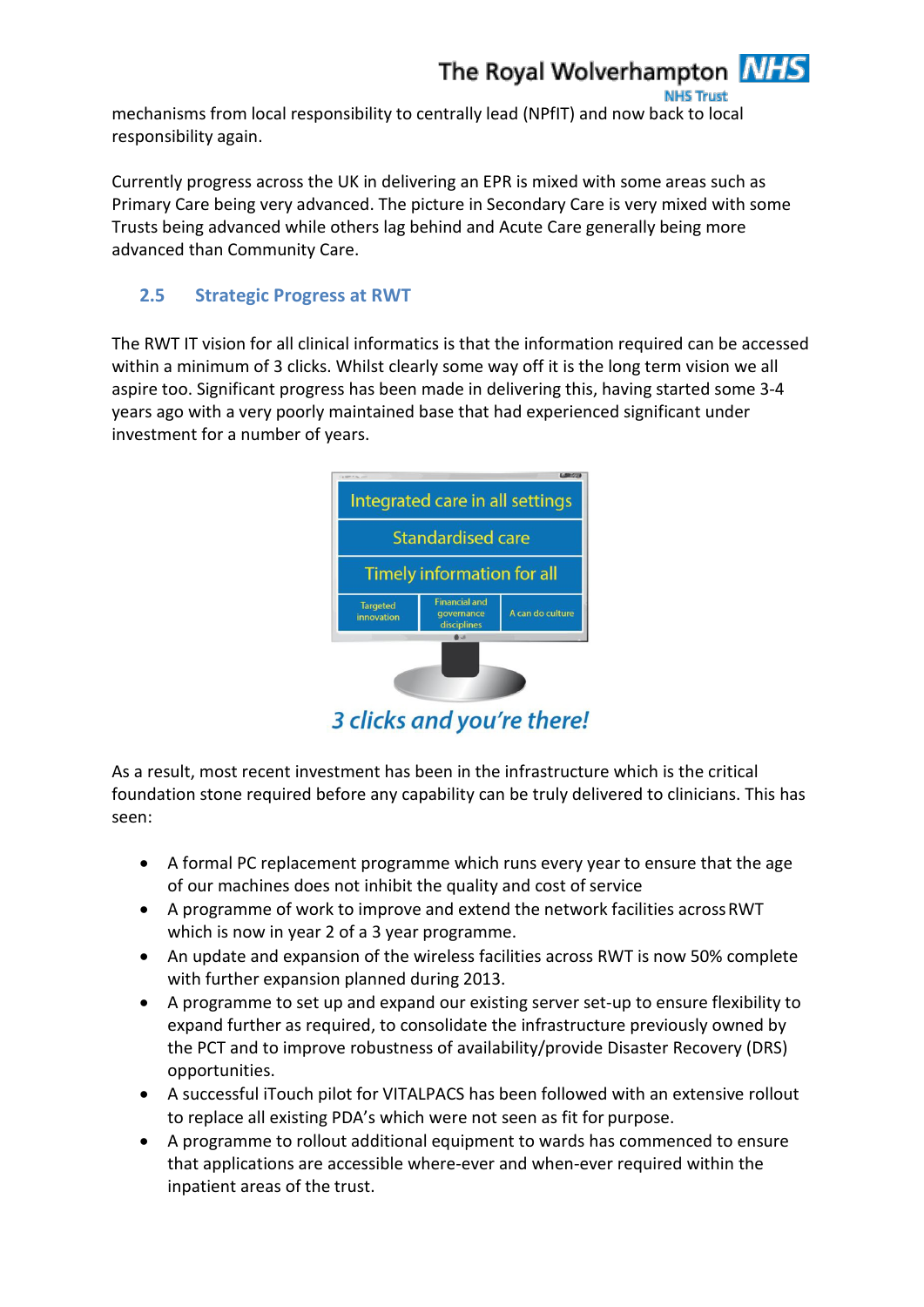• Work is in progress to review the future best practice devices for provision across the Trust. The focus is on clinical inpatient areas, but will support both outpatients and supporting services. In the meantime the default equipment provided by ICT is desktops, laptops, C5 tablets and computers on wheels(CoWs).

This investment in the infrastructure will need to continue, particularly in the short term to ensure that it is both appropriate and flexible enough to deliver future requirements as IT and strategic drivers change. Core infrastructure will be required whatever the ICT strategy drives going forward.

Today the Trust is still very heavily reliant on paper records, manual data input and manual intervention in information transfer, but progress on delivering a clinical web portal (CWP), providing a single view of the patient has been impressive. This is consistent and complimentary with the longer term plans to deliver full iEPR functionality. iEPR today is focusing on scanning existing paperwork for read only access via the clinical web portal, where possible it is looking to provide the opportunity to capture data entry but the focus remains removal of the paper records and improved visibility to all of the full record whereever they may be located. The electronic patient record is presented via the CWP; an inhouse developed front-end which presents all available patient information. Access to this has been provided to GP's who can now access their specific patient records and plans are in place to implement in September 2013 a link to the social care applications providing full patient information, including social care. Any further progress must be supported by improvements to the overall infrastructure, being the mechanism that delivers this information to all clinicians, AHP's and others.

At the same time we have significantly reduced the numbers of systems that are within departments outside of IT that are unsupported and/or not connected to PAS as the Trusts master patient index. This now needs to go further particularly with the systems transferred in from community to make sure all data on a patient is linked together seamlessly.

As the Trust seeks to transform, reconfigure and develop its services to support the changes across the NHS, ICT has moved to support these aspirations as can be seen in the recent and on-going work within pathology. This strategy includes an assumption that more service reconfiguration will occur, requiring ICT support, over the next 5 years. Further to this there are changes happening with structures within the NHS, we have seen with the implementation of TCS a move to provide a shared service centre for ICT across more than just RWT. ICT currently operates a Shared Service Centre for Infrastructure which services RWT; WCCCG, Black Country Partnership FT; The Research Network and Compton Hospice. This comprises of:

- approximately 150 sites which have a network availability of over 99%
- Approximately 450 servers of which over 80% have been virtualised with an average server up time of more than 99.5%

As we increase the amount of patient and decision support data available we must also look to ensure that the data is captured in a consistent and useable manner to support decision making across all areas of the Trust. This has begun with the implementation and pilot of Patient Level Costing and over the next few years should be extended to deliver a true data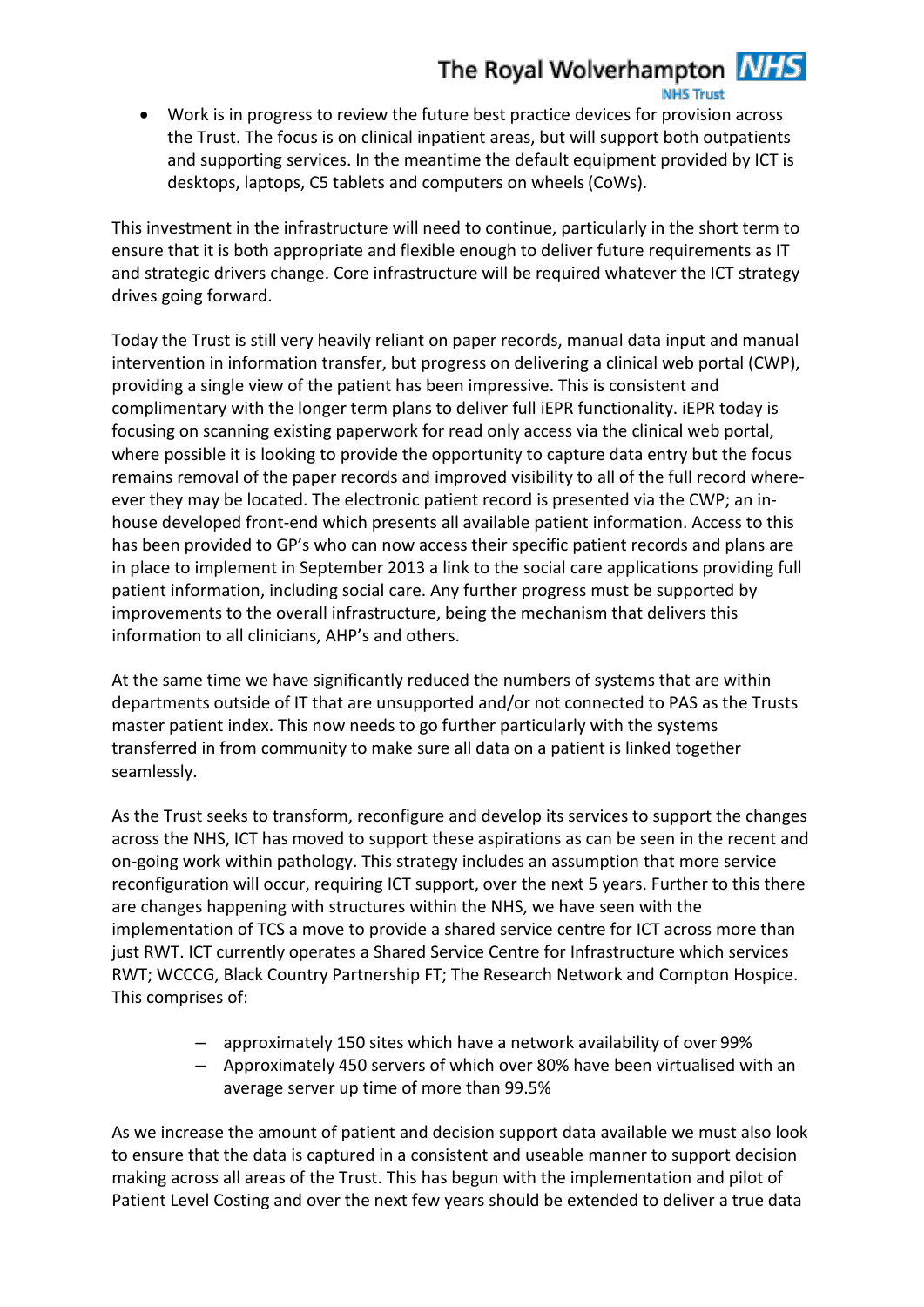warehouse capability providing information at the point of care (and support) in a timely and accurate manner.

With increasing reliance on it, IT must be an enabler rather than a blocker, enabling smarter ways of working, integration with others systems, improving data quality and ultimately both the clinicians and patients experience It is this clinical and patient focus that MUST BE maintained, as highlighted in the Power of Information, NHS IT Strategy. Progress has again been made with the creation of a Clinical Engagement Group, the appointment of a Clinical Director to IT and the first stages of the IT Portfolio Management framework. This will be supported by the Portfolio and Programme Services Team which has been developed over the last 3-4 years from a standing start and now has a clear framework for project delivery.

During this time the team has successfully delivered a number of projects, which include: MSS/Patient First into A&E; NHS Patient Wristbands and VitalPACS. Significant effort has been put into the delivery of others which have proved to be more challenging for a variety of reasons, these include: eDischarge (phase 1), ePrescribing and Safe Hands. Whilst it should be acknowledged that challenges will always exist in achieving successful project delivery it is very clear that this will always be aided by a clear and concise view of what is to be delivered, its relative success factors and most importantly full and active support from all service areas. On top of this it is clear that we need clinical focus as described in the IT National Strategy.

There is a general acknowledgement that historically the ICT services provided within the Trust also lagged behind others and was "playing catch-up". ICT has "come a long way" and services have improved in the last 3-4 years however, this change needs to be accelerated due to the pace of development and change across the NHS and other partnering organisations, all of which have some level of reliance on ICT delivery. Improvements need to be made in the people, processes, communications and overall perception of the ICT service. This is another softer but critical element of our overall foundation stones for the future. The following are some examples where improvements have been made:

- Up skilling of key personnel and teams
- Removal of most single points of failure
- Consolidation of PCT and RWT services
- Phase 1 consolidation of the ICT helpdesk
- Improved security protocols and IG compliance

As with infrastructure above we cannot stop here, more is required to transform the service to ensure that it can continue its journey moving from a 'blocker' to an 'enabler' that is seen as critical to all aspects of future Trust Strategy. Specific areas to focus on might be customer service and service level agreements for service provision and monitoring.

One of the major challenges remaining is cultural change; this includes ICT awareness, acceptance of change of processes, behaviours and structures/work patterns. This will be a focus over the next couple of years as more ICT becomes embedded across the Trust.

The ICT Framework below has been produced to summarise the component parts of the ICT Strategy and the document is structured around this framework.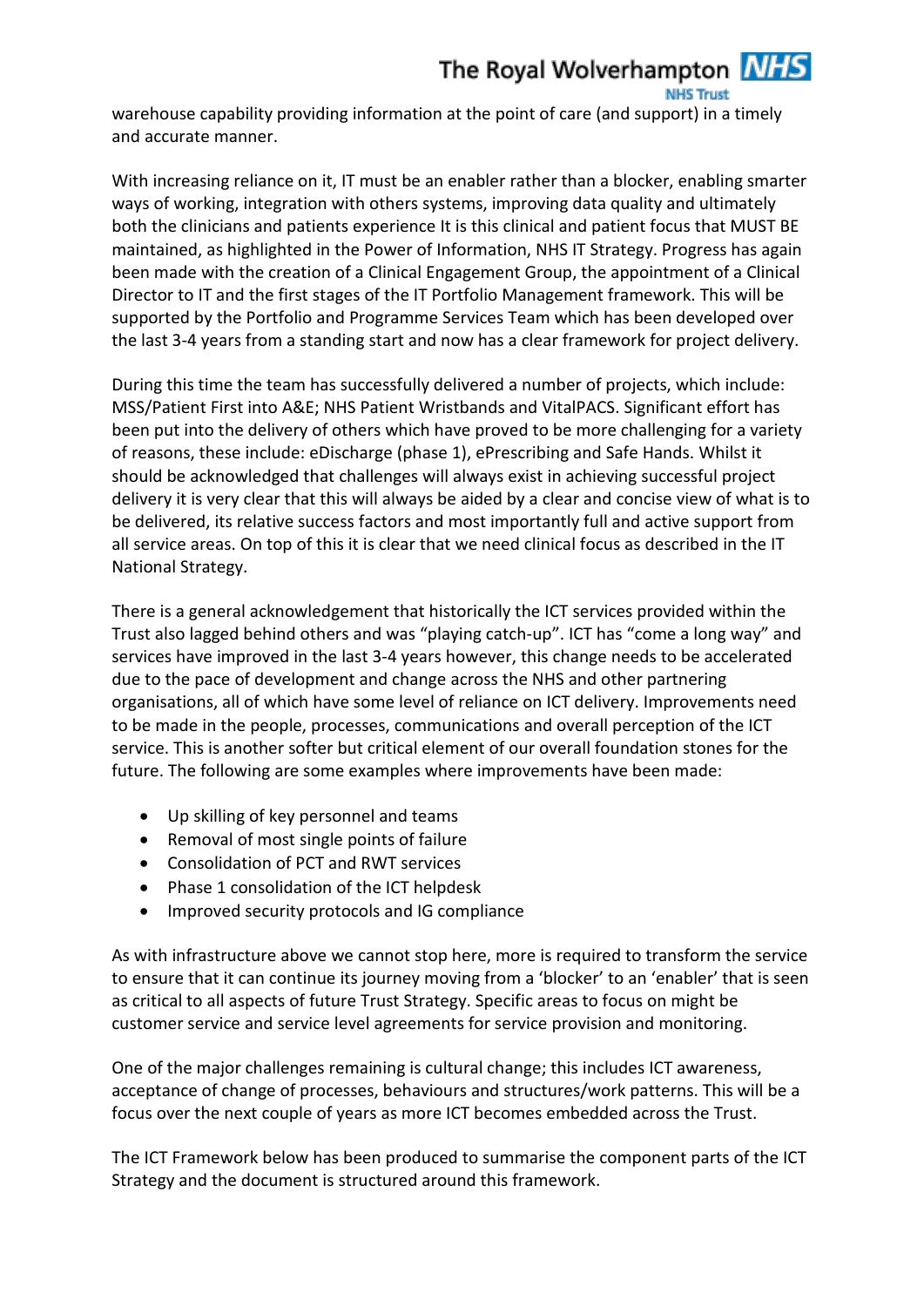

#### <span id="page-10-0"></span>**3 Considerations and Principles**

#### <span id="page-10-1"></span>**3.1 External Drivers**

We have completed a PEST analysis for some of the key external drivers which has been of key consideration in this strategy. The PEST in shown below together with some of the ever changing quotes and statements from the DoH and associated bodies/personnel, which have also been taken into consideration.

| <b>Political:</b><br>The landscape of the NHS is changing fast with the<br>creation of GP Clinical Commissioning Groups<br>• Consideration of 'complete' patient pathway and<br>outcomes<br>• Closer links with GP's<br>• Service provision reconfiguration | <b>Economic:</b><br>The public sector investment model is changing with<br>more emphasis than ever on financial viability and<br>value for money investments<br>Partnership working across public sector<br>٠<br>organisations<br><b>More robust financial decision making</b><br>$\bullet$<br>Increased opportunities for private sector<br>٠<br>service provision                               |
|-------------------------------------------------------------------------------------------------------------------------------------------------------------------------------------------------------------------------------------------------------------|---------------------------------------------------------------------------------------------------------------------------------------------------------------------------------------------------------------------------------------------------------------------------------------------------------------------------------------------------------------------------------------------------|
| Social:<br>The power of the patient has never been stronger and<br>as such safety and quality must remain the core<br>consideration in everything we do<br>Quality and safety of service<br>٠<br>Patient experience<br>٠<br>Patient feedback<br>$\bullet$   | Technical:<br>Technology is central in everyday life, changing<br>expectations<br>Performance and activity reporting<br><b>Bi-directional Communication</b><br>$\bullet$<br>Commoditisation<br>$\bullet$<br>Available as a 'service'<br>$\bullet$<br>'Always available' expectation<br>$\bullet$<br>Information Sharing<br>$\bullet$<br>DoH expectations and must deliver priorities<br>$\bullet$ |

Below is a section from the NHS National IT Strategy. The National Strategy concentrates on firm deliverables in General Practice between 2013 and 2015 and for other areas states:

> "*The Department of Health will work with relevant parties to identify and set ambitious but deliverable dates by which we, as users of health and care services, and our health and care professionals, will be able to access the different aspects of our own records online – simply, securely and all in one place (for example via 'portals' or other solutions).*"

Targets from the National IT Strategy are clear: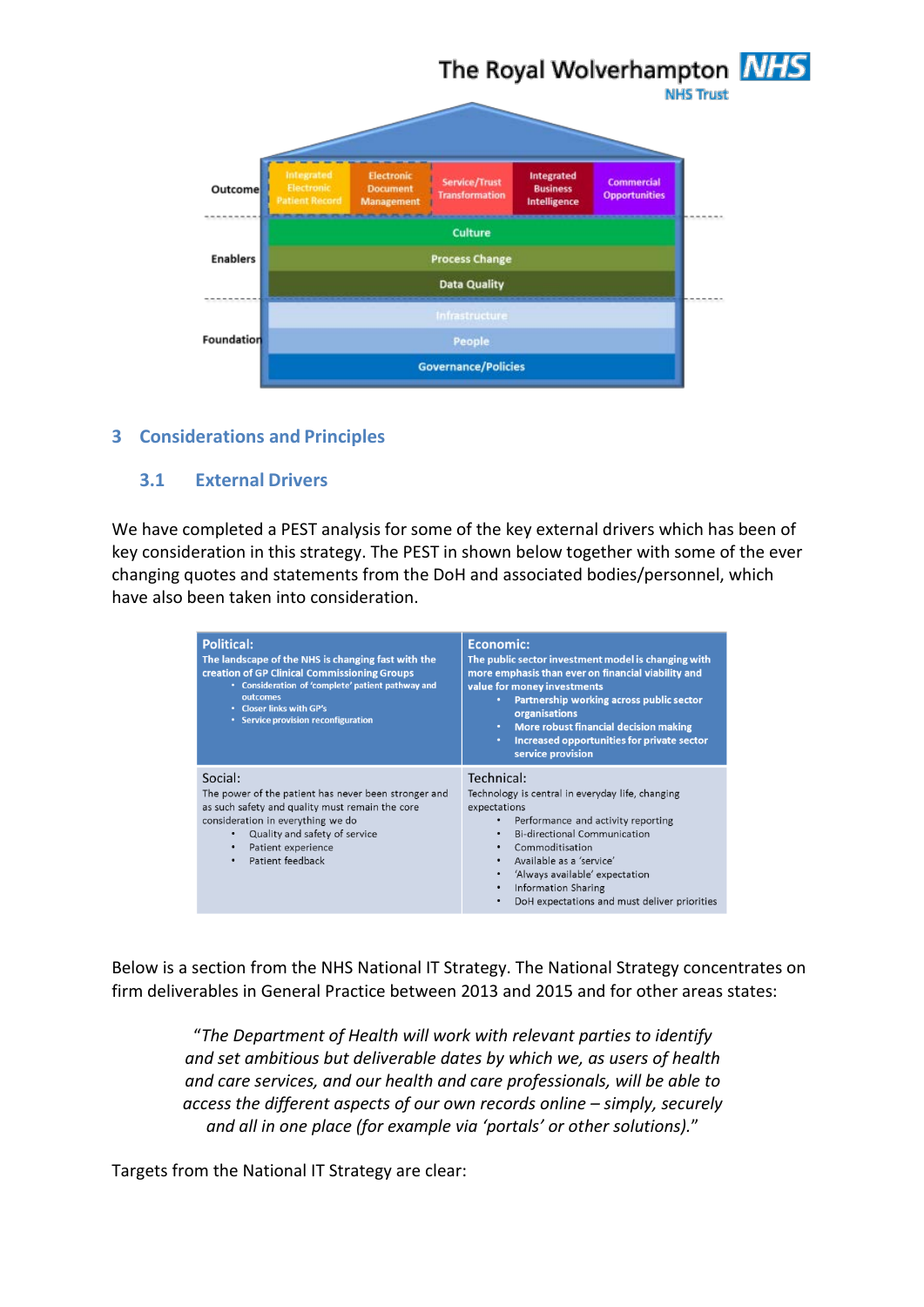#### **NHS Trust**

• *as a health and care professional – Greater and better use of IT will help me improve the efficiency and quality of my practice of care, and I will be able to prioritise more of my time for those who need face-to-face care. I recognise that it is my duty to ensure people can access their records online if they wish and have the support they need to understand information in their records.*

• *as a commissioner of care services – I will ensure all patients and service users have the opportunity and support to benefit from online access to their own health and care records, and from a growing range of other beneficial online services. I will outline a clear and agreed timetable for providers to deliverthis.*

• *as a service provider – My organisation will outline a plan and timetable for all of our patients and service users to have online access to their care records and to other beneficial services. Also, we will provide appropriate support to enable everyone to understand and take proper advantage of all theseservices.*

#### Other publications, some more recent, include:

"A genuine information revolution is happening, changing the nature of the way we communicate, the way businesses are organised and making more complex information exchange ever easier. However, this revolution has not occurred in social care and in health, despite the huge potential benefits to safety, quality and efficiency. The Power of Information, Department of Health, 2011

The NHS should go The NHS should be paperless by 2018 to save paperless by 2018 to sure<br>billions, improve services and help meet the and help meet the<br>challenges of an ageing population, Health population, Health<br>Secretary Jeremy Hunt will say today. say today.<br>The Department of Health, Jan 2013

"In a digital age, it is crucial that the NHS not only operates at the limits of medical science, but also increasingly at the forefront of new technologies. The (National Commissioning) Board's objective is to achieve a significant increase in the use of technology to help people manage their health and care." NHS Mandate, Department of **Health, 2012** 



Responding to the Caldicott Review on information governance in health and social care, the Health Secretary outlined that information and technology will only have a transformational effect on healthcare if this agenda respects the relationship of trust between a medical professional and their patient.

#### <span id="page-11-0"></span>**3.2 Internal Drivers**

To ensure alignment to internal drivers we have confirmed the following to summarise the key strategic themes for RWT. All outcomes detailed within this document have been aligned to the Strategic Themes below and in the ICT framework above

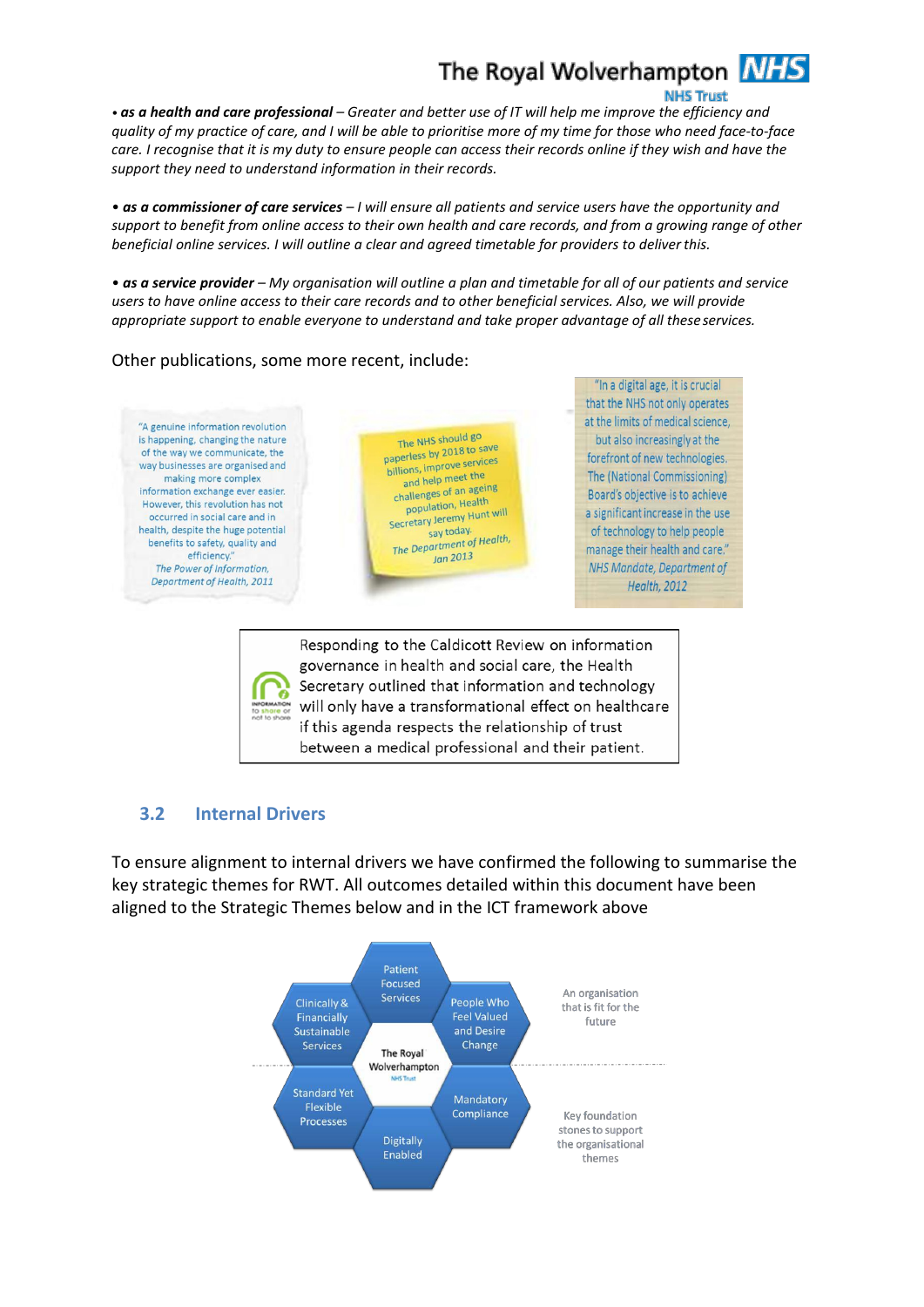#### <span id="page-12-0"></span>**3.3 Basic Principles**

Continue to move in the direction we have established over the last 2-3 years. We have delivered the best we can with the money and resources available

Deliver the electronic patient record:

• A desire to move from where we are today to an environment where all patient data is available to those who need it in a timely manner where-ever they need it to ensure a safe and effective patient experience that our staff would view as an indispensable asset

Deliver applications that support decision-making using timely and consistent information

ICT systems that are seamless to the user, fit for purpose and efficient to run

- As few systems as possible
- Robust and secure infrastructure
- An ICT department that is appropriately skilled, structured and focused to deliver the appropriate support and SLA's

#### <span id="page-12-1"></span>**3.4 Standard versus bespoke**

It is essential that were ever possible we have standard processes across the Trust so that consistent processes are in place trust wide meaning that both clinical staff and IT staff can easily move between areas, as well as making processes and systems less complicated and more affordable.

This also applies to our purchase of systems that as a Trust we aim to purchase the "best of breed" systems for each clinical area and integrate them, to give a holist view, currently there is no one system that would meet the whole Trust's needs.

#### <span id="page-12-2"></span>**4 Integrated Electronic Patient Record**

#### **4.1 Elements of an EPR**

<span id="page-12-3"></span>The diagram below shows the conceptual model of an EPR.

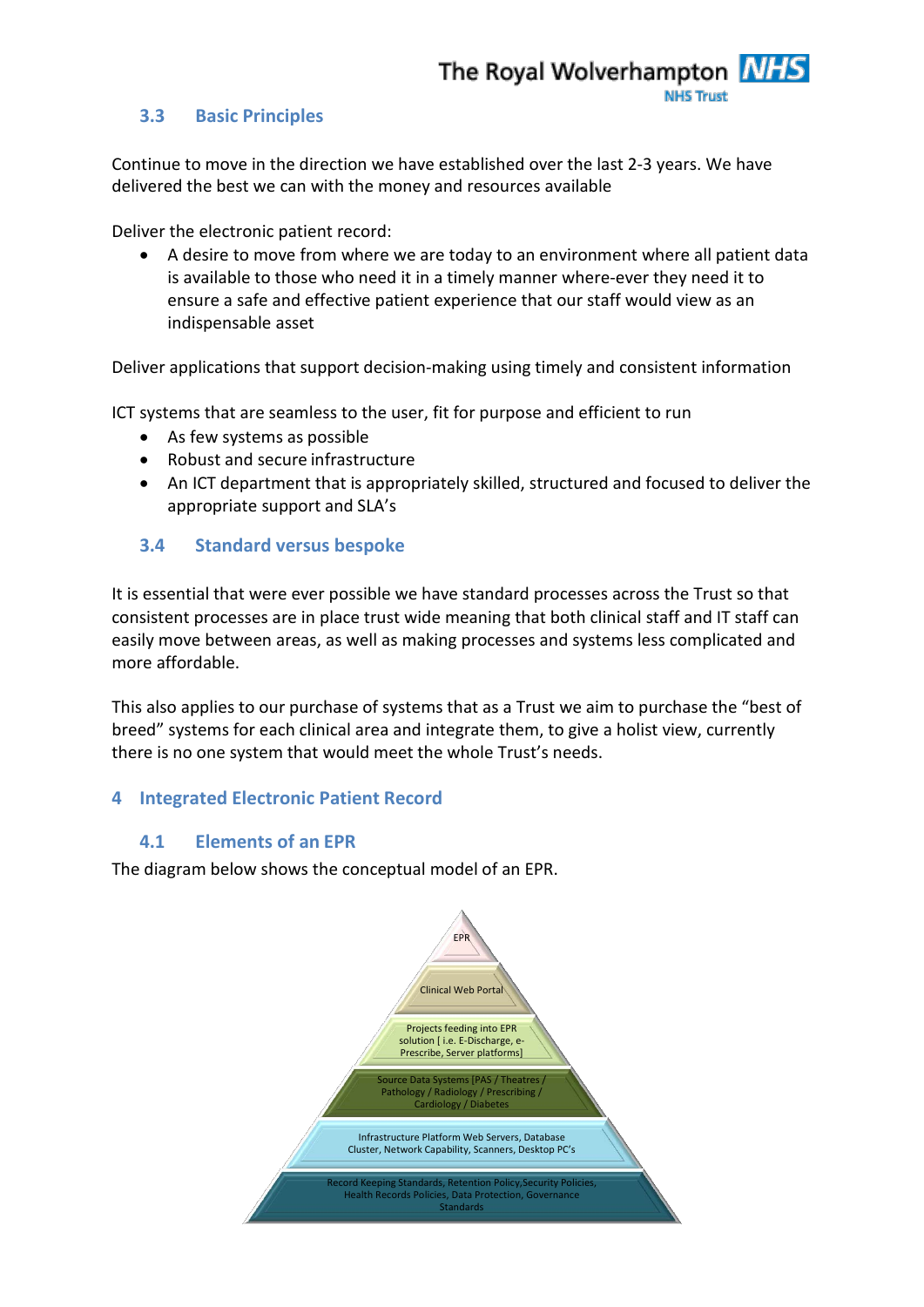There are two opposing approaches to delivering an EPR: either a single monolithic system is procured that delivers all core and departmental systems in a single integrated application from a single supplier, or a best of breed approach where each element of the EPR is procured separately and then integrated together. What is generally needed is a hybrid or pragmatic approach where there is a core system with additional departmentalsystems. This model shown above is based on such a pragmatic approach to delivering an EPR system using a mixture of a central systems and departmental best of breed systems plus in-house development and integration of systems.

When implementing an EPR it is typical to implement the modules and systems that have the most impact. These are (and in order of priority) PAS, Order Comms4, Pathology, Imaging, Notes and Documents, Pharmacy. This is the approach we are following.

Significant progress has been made in the delivery of iEPR and we will continue to develop the RWT iEPR over the coming years. The key ambitions of an iEPR are to provide secure information that can be shared both internally and externally to ensure integrated care; becoming the source of core information used to improve care and deliver cost pressures where-ever possible

#### <span id="page-13-0"></span>**4.2 Patient Admin System (PAS)**

Any PAS must be recognised and utilised as the source of all master patient data and as such is the key foundation stone for any iEPR. Having inherited the community PAS (iPM) following the transfer of Community Provider services, the trust finds itself utilising two separate PAS systems for patient data recording. (IPM Community PAS and Acute Silverlink PAS systems) This is not conducive for alignment of business processes, improvements to data quality or the effectiveness of a single EPR. It also raises issues and risks concerning full visibility of the patient pathway across our services.

Current iEPR focus in on development based on the acute PAS however it will be necessary to consolidate or replace with a single PAS to ensure patient safety, data quality, consolidated contractual reporting, reduced costs/ICT costs going forward and an EPR which presents all patient data/information across all trust services.

PAS is the master patient data for the Trust and the back-bone of all other systems and patient experience. It is critical as we progress that a clear strategy is developed to consolidate into one single view.

Whilst options for the future are being considered regarding the possible consolidation of PAS systems or the introduction of any new enterprise system, it's unlikely that this will occur in the short term i.e.: prior to 2014. Therefore evolvement of either PAS system through upgrades or increased connectivity needs to be embraced and progressed concurrently. Scheduled upgrades of IPM or Silverlink PAS still needs to be accepted and progression towards an NHS spine enabled Silverlink PAS system should continue (Currently the Trust is scheduled as an early adopter for this functionality though timescales are yet to be confirmed by the supplier.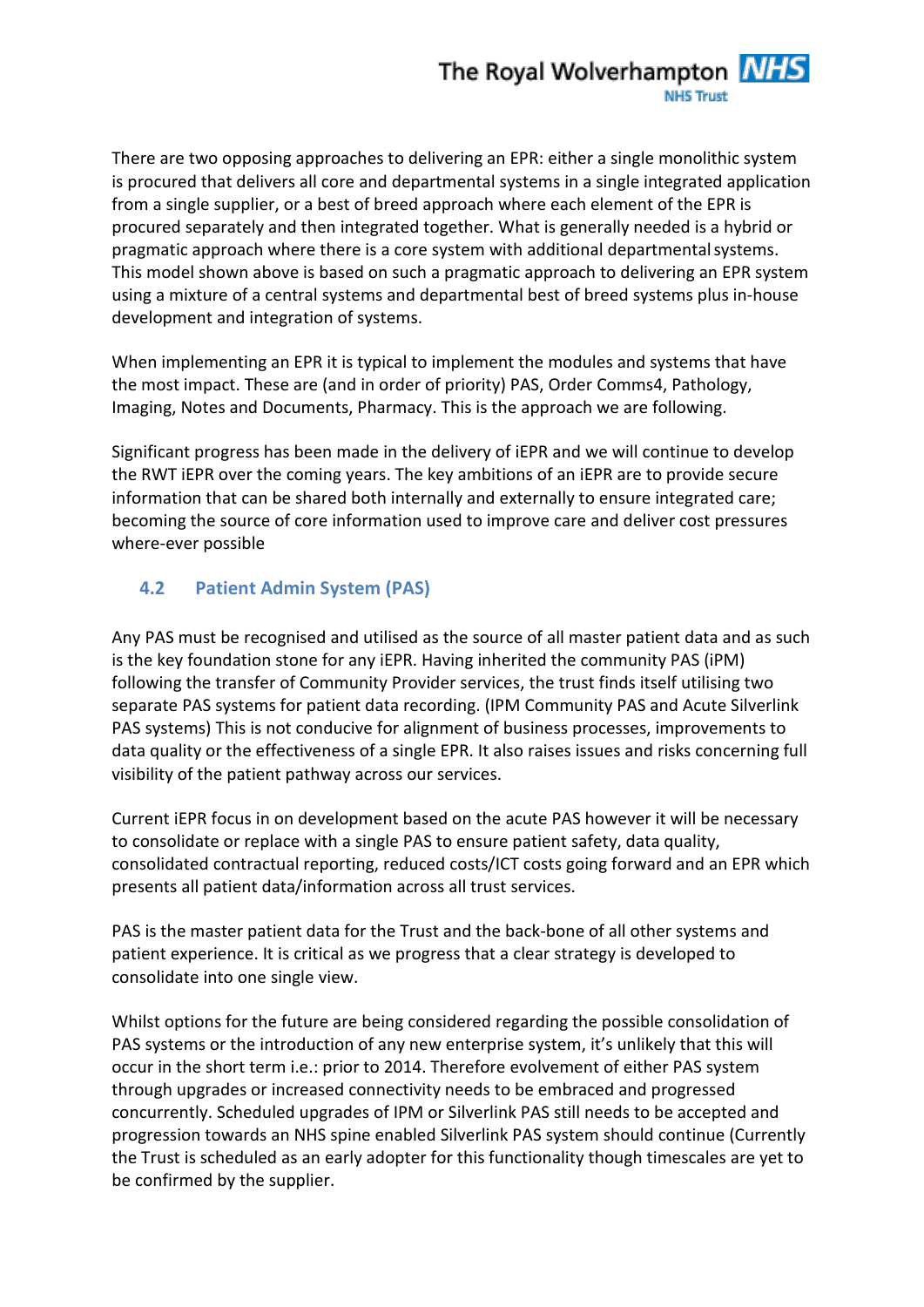#### <span id="page-14-0"></span>**4.3 NHS National Number**

The NHS National IT Strategy states:

#### *"All Patient data (in publicly funded health and social care) should be identified by the NHS number as the primary identifier at the point of care by 2015."*

This means that every Trust system must contain the NHS number as the primary identifier at the point of care, not retrospectively. This has been further emphasised in the recent documentation from NHS England. There is only one way this can be achieved. The PAS system must contain the NHS number and feed every other system in the Trust. Equally PAS must be NHS number compliant and be able to directly access the personal demographic service held on the NHS data spine in real time while patients are on-site.

The PAS review identified above will take into account the requirement to provide NHS data spine connectivity and real time access to the NHS Personal Demographic Service.

Significant numbers of systems (A&E, Pathology, Radiology etc.) now pull patient information from PAS; we must continue to connect all systems as appropriate to PAS to ensure data quality and consistency for all patient demographics.

*Recommendation: The Trust carries out a robust business case and option appraisal to move to a single Master Patient Index and the findings are implemented by 2014.*

#### <span id="page-14-1"></span>**4.4 Order Communications/Clinical Notes/Referrals**

Currently the Trust has implemented electronic ordering for Pathology testing, this was successfully implemented across all acute services and local (Wolverhampton area) GP practices. This now provides quick, easy and effective access for Pathology testing requests negating the previous lengthy paper process which had hand written quality issues.

As part of the overall evolvement of the CWP it has been recognised that the system needed to change from a presentation of patient information to a more interactive product.

Hence a number of interactive clinical functions have already been offered, which include the ability for clinicians to enter Clinical Notes or for a number of clinical specialties to have an electronic solution for Requesting a Test or Internal Referral.

As the EPR progresses then it is envisaged that further electronic requesting functions will be required from a business perspective. High profile services such as Endoscopy and Radiology requesting have already been integrated or planned in the near future.

Future requesting/referral functions can also be considered to compliment GP requirements as the availability of the CWP has been extended to include all GP practices in the local area, Careful consideration would need to be given in regards to replacing or overlapping Choose and Book functionality already implemented.

*Recommendation: The Trust PAS is made fully spine compliant and able to directly access the personal demographic service in real-time by 2014.*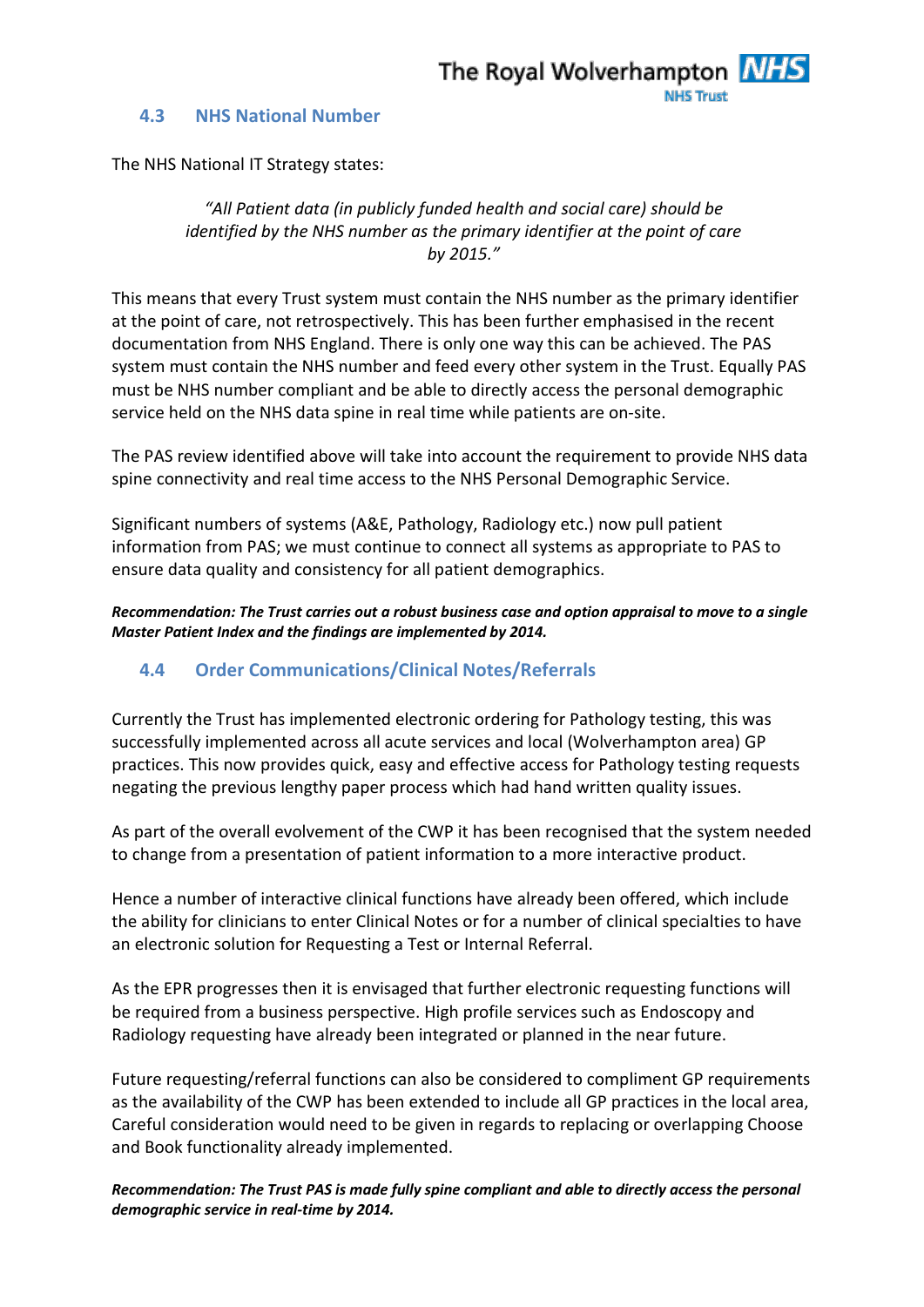

*Recommendation: All systems containing Patient Data are linked to the PAS and Master Patient Index by 2015.*

*Recommendation: where-ever possible interfaces must be developed reducing the amount of data entry duplication and therefore improving data quality. This should commence with a bi-directional feed from MSS (Patient First – A&E) into Silverlink PAS*

*Recommendation: The Trust should continue its approach to consolidating order communications and identify and implement an integrated solution by 2015/16 for all areas across the Trust.*

#### <span id="page-15-0"></span>**4.5 EPrescribing and Enterprise wide Healthcare Applications**

Significant effort on ePrescribing over the last few years has resulted in the conclusion that no application currently exists which fully delivers the expected ePrescribing scope. Investigations too have confirmed that whilst there are many applications and suppliers who offer specific elements of the larger enterprise wide health care scope there is no one supplier who truly offers the whole solution. Work needs to be re-energised taking a holistic view of what it isthe Trust needs in this whole arena so that a clear roadmap can be drawn up.

It is the firm belief of the ICT team that it is not appropriate for us to undertake an internal development approach to this but rather to work with suppliers to ensure successful implementation over the next few of years. The approach will be to ensure that supplier offering are fully utilised and the assets purchased sweated to the maximum to achieve as few applications and therefore operational overheads, as possible, within the Trust. The challenge here will be ensuring that the suppliers selected can deliver an appropriate solution that matches the must do's in terms of clinical process and patient engagement ideally for both the acute and community services. It is possible that clinical processes may need to change to be aligned when appropriate.

*Recommendation: The Trust should take a holistic view of all clinical applications and pull together a roadmap for delivery utilising a few key suppliers by mid-2014.*

#### <span id="page-15-1"></span>**5 Electronic Document Management**

#### <span id="page-15-2"></span>**5.1 Documents and Notes**

The final key building block of the "core EPR" is the ability for clinicians to access electronic copies of patient paper documents (perhaps from previous episodes, areas of EPR not yet developed or from external agencies) and to make clinical notes.

Existing paper records are currently being scanned as required for outpatient clinics and loaded up onto the CWP. This is helping to deliver the electronic patient record and noteless outpatient clinics whilst reducing the amount of paperwork being moved around the trust. This is helping to deliver savings but is also putting more pressure on the HR library as historically up to 30% of patient notes have been 'out of the library'. Whilst other scanning and storage options are being investigated to overcome this challenge it is clearly the right approach when supported by a drive to reduce the creation of the paperwork in the first place.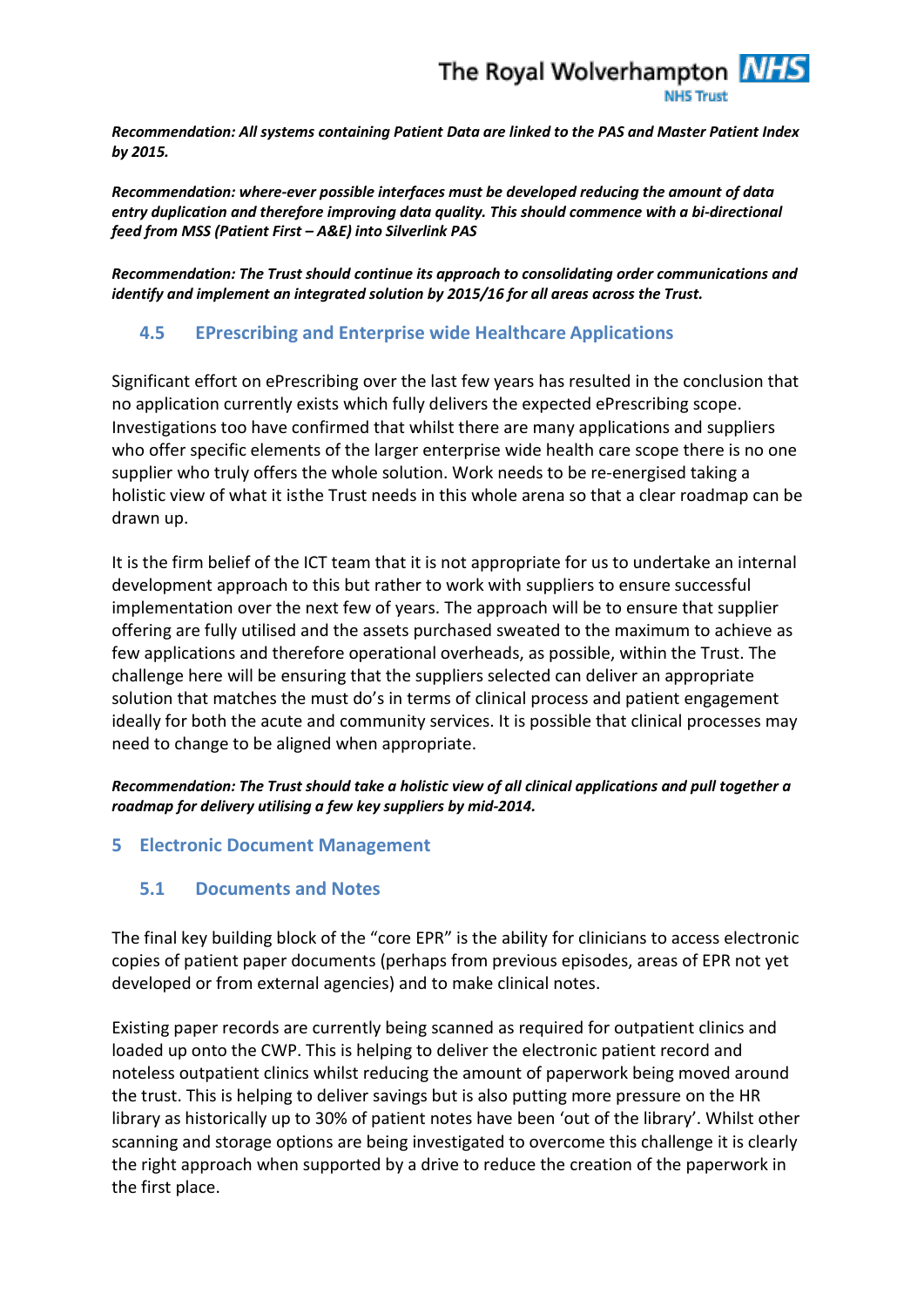#### **NHS Trust**

This is the approach proposed by RWT and is included in its Clinical Portal. This is in line with typical NHS practice, with clinical notes being captured by the keyboard, however it is recognised that this is not ideal for all clinicians and investigations are currently on-going around the capturing of handwriting directly into the clinical web portal.

Within the community there is often a need to leave a paper copy of the notes/documents with the patient whatever your location, usually the patient's home. Whilst still part of the PCT digitised pens were implemented to capture contact activity information, replacing administrative iPM data entry and subsequent income generation reporting within some services in the community. It is planned to utilise this significant investment to capture all paper documentation as a read only PDF for visibility via the Trust portal and the community equivalent Clinical Document Suite (CDS).

*Recommendation: To rollout digitised documentation to all community services and to integrate CWP and CDS to provide a full view of patient information across the whole of RWT.*

*Recommendation: To continue a prioritised and planned approach to scanning for patient record whilst working alongside to reduce the paper creation by 2015.*

#### <span id="page-16-0"></span>**5.2 4.6. Clinical Portal**

The Trust delivery mechanism for an EPR is its Clinical Portal. Typically a Clinical Portal sits over the Core EPR and departmental systems and gives a single view of the patient data held within the feeder systems with links for further data held within other systems should this be needed to be accessed. The RWT CWP portal is a key element of what is termed the iEPR project. All scanned patient records are accessible via the portal. Furthermore all new departmental systems should and must be viewable via this route.

#### <span id="page-16-1"></span>**6 Service/Trust Transformation**

As the trust moves to support the changes within the NHs for both service and trust transformation ICT will support providing flexible and efficient solutions. Wherever possible clinical applications will be updated considering existing supplier options first and foremost to reduce the number of applications and therefore sign-on's, interfaces and overhead costs. Applications will be updated and implemented that allow the most flexibility in terms of expanding footfall and functionality and to support the overall strategic plans of the Trust.

The Trust has many clinical applications some of which are already integrated. As new/replacement applications are required integration with iEPR and the CWP will continue. Most existing applications have been purchased following the traditional capital investment approach for both software and supporting infrastructure. There are a number of smaller in-house developed applications.

Gaps exist in the current applications specifically around trust wide processes, eg: No Live Bed state. Many processes are still undertaken manually eg: hand hygiene audits and family & friends surveys.

Continued integration with iEPR and CWP will be essential eg: Maternity due for completion 2014.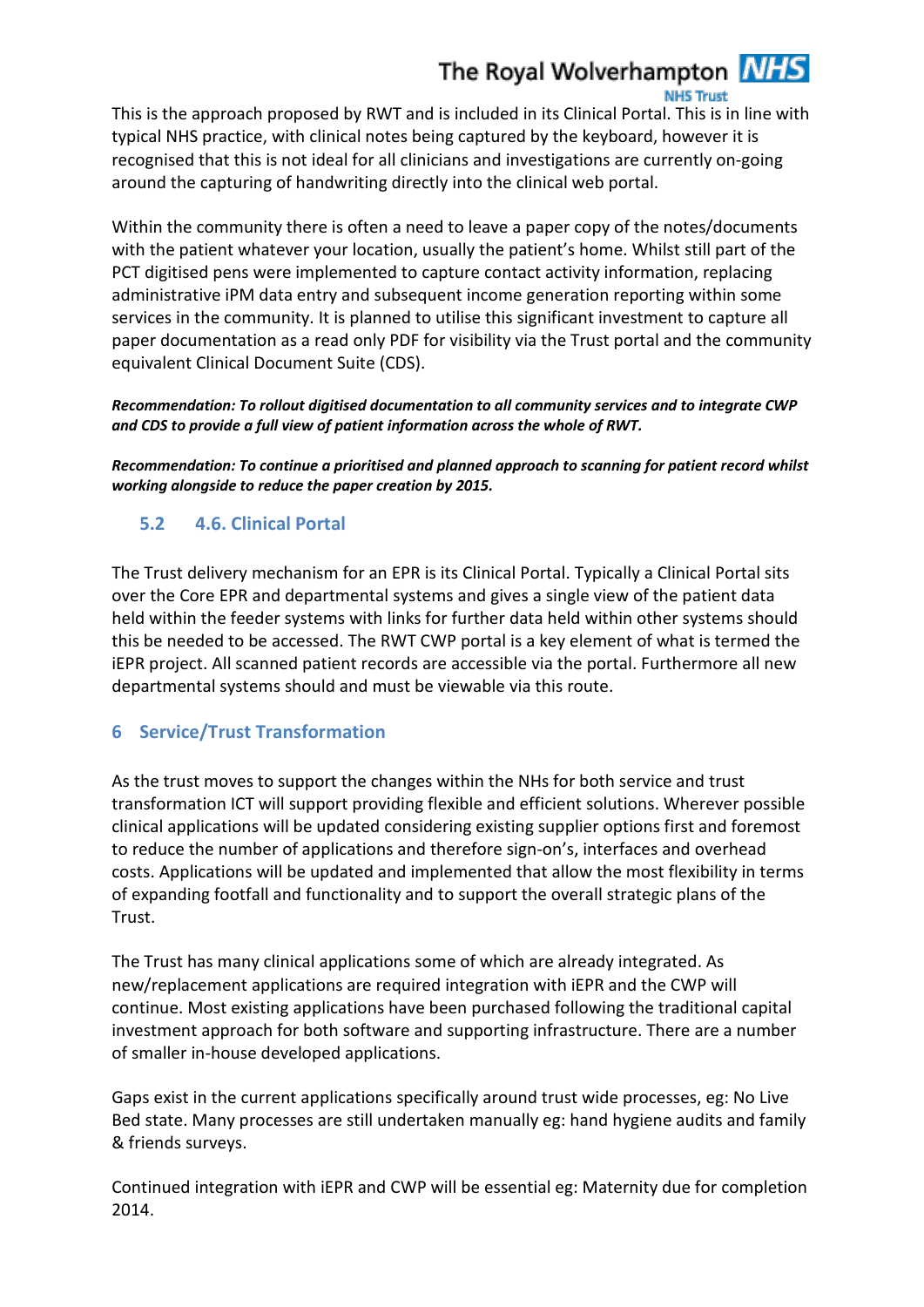**NHS Trust** 

Service specific applications will be updated/replaced prioritised in the main by age. Additional modules with existing suppliers will be considered at all times eg: Patient First/MSS in 2013/4 and VitalPACS in 2014.

Trust transformational initiatives will be supported with increased flexibility and innovative thought eg: Pathology from 2013.

Applications will be prioritised based on benefits delivery, patient care and CQUIN requirements. On-going support and maintenance for exiting applications will remain. SafeHands will deliver increased patient safety and hand hygiene monitoring by 2014.

*Recommendation: ICT will continue to link all new applications with the EPR and CWP as they are implemented.*

*Recommendation: ICT will support transformational and reconfiguration needs as required.*

#### <span id="page-17-0"></span>**7 Business Intelligence**

#### <span id="page-17-1"></span>**7.1 Data Warehouse**

A Data Warehouse is a single repository in which data is taken from operational systems cleaned, transformed, catalogued, cross-referenced and made available for use by managers, clinicians and other business professionals for business performance analysis, research and decision support.

Typically a Data Warehouse takes data from different operational systems to allow the data to be correlated across systems and data sources in a way that would not be possible in the operational systems alone.

It would be typical for a NHS Trust with modern ICT to operate a Data Warehouse that collates data from the PAS and all major systems (as shown in the section in 4.1) to facilitate performance management and reporting. This must support the needs of managers, clinicians and other business professionals alike, including where appropriate external partners.

At present RWT does not have such a Data Warehouse, instead data extracts are provided to information from many disparate systems that are not fully joined and correlated resulting in much manual intervention, re-work and duplication of effort.

However the start of this for the Trust is obtaining a Data Warehouse for Patient Level Costing and Information System (PLICS), in the future this should be expanded to include all data from other system to create a trust wide data warehouse.

*Recommendation: The Trust should implement a corporate data warehouse solution based on best practice by 2015.*

*Recommendation: The Trust should have a best practice based implementation of Active Directory by the end of 2013.*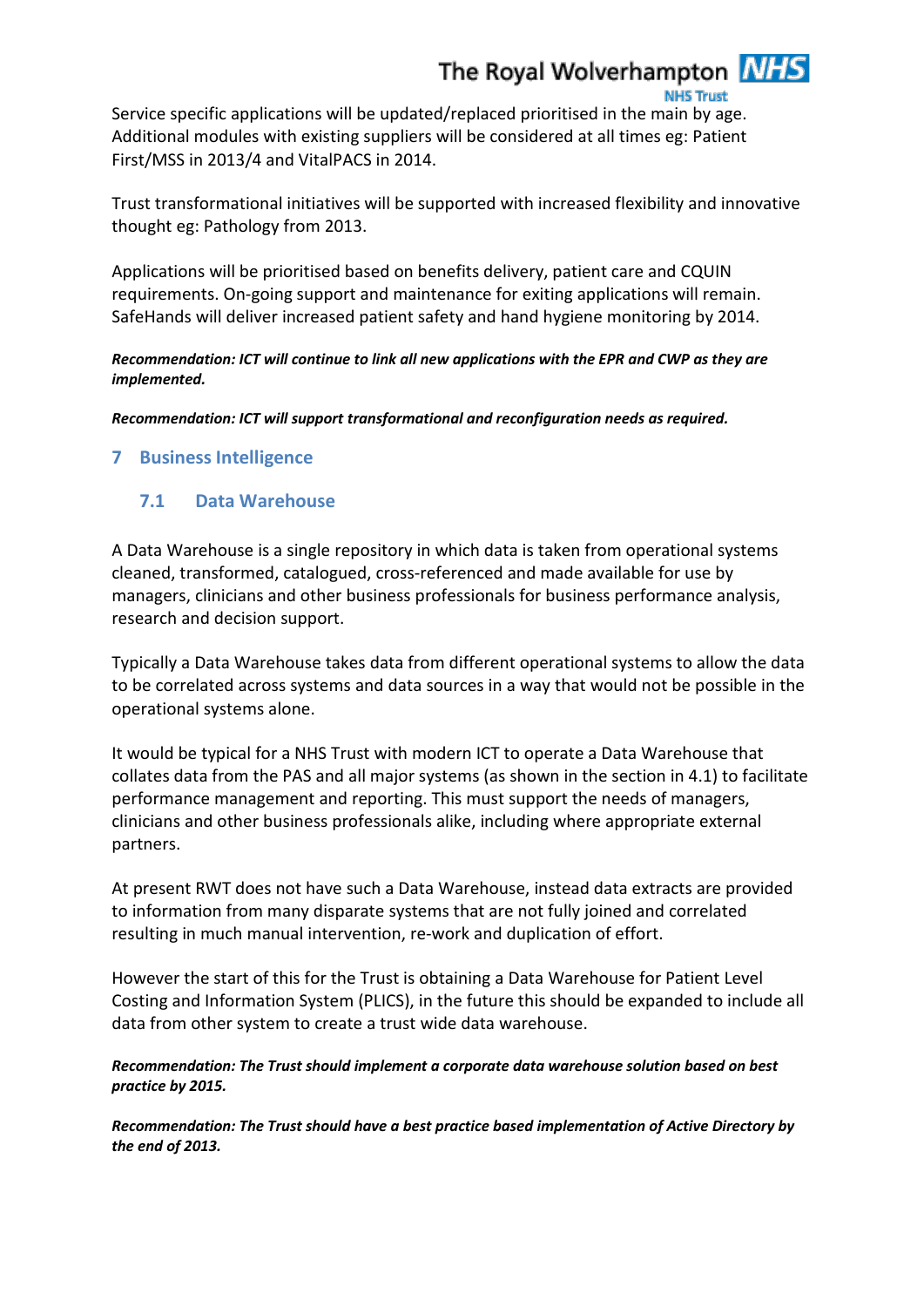#### <span id="page-18-0"></span>**7.2 Data Quality**

Data quality is critical as is driven by those entering the data at source following agreed policies and processes. It is essential that as the amount of data grows in line with this strategy that data quality too improves.

All new ICT applications will consider data quality as a prerequisite and must ensure that processes are implemented to support the quality of that entered. Monitoring of data quality will continue. Data quality should improve as more data is used in a consistent and joined up manner via the data warehouse.

*Recommendation: Data quality must remain a top priority for the Trust and all ICT implementations; this will need to be supported by process and behavioural changes.*

#### <span id="page-18-1"></span>**8 Commercial Opportunities**

We are recognised as a Trust that is making significant progress with the electronic patient record amongst other things across the NHS and as the focus on electronic solutions continues there are opportunities to gain revenue for the Trust as part of this work. We will at all times, assuming capacity allows, to consider these opportunities and report to the RWT TMT.

A non-recurring R&D and innovation fund is allocated annually to ICT, recent initiatives include a proof of concept for mobile tablet devices - Apple iPads and Windows slates devices.

We currently operate an ICT Shared Service Centre, servicing the WCCCG and Mental Health which brings in significant revenue to the division.

Opportunities to develop commercially viable offering to external parties are considered when appropriate an example would be Caseload Allocation for District Nurses which we are developing jointly with an external consultancy. Further opportunities for commercial gain will be explored, starting with Glustats and iEPR in 2014.

Outsourcing will be considered as part the overall roadmap.

Opportunities to extend the shared service centre offering will be considered, including formal benchmarking of our current service with other NHS bodies to establish our baseline requirements.

Opportunities to support other commercial offerings as part of Service and Trust Transformation will also be part of the overall prioritisation. Pathology GP Direct Access is the first example of this.

R&D/Innovation will continue as prioritised year on year.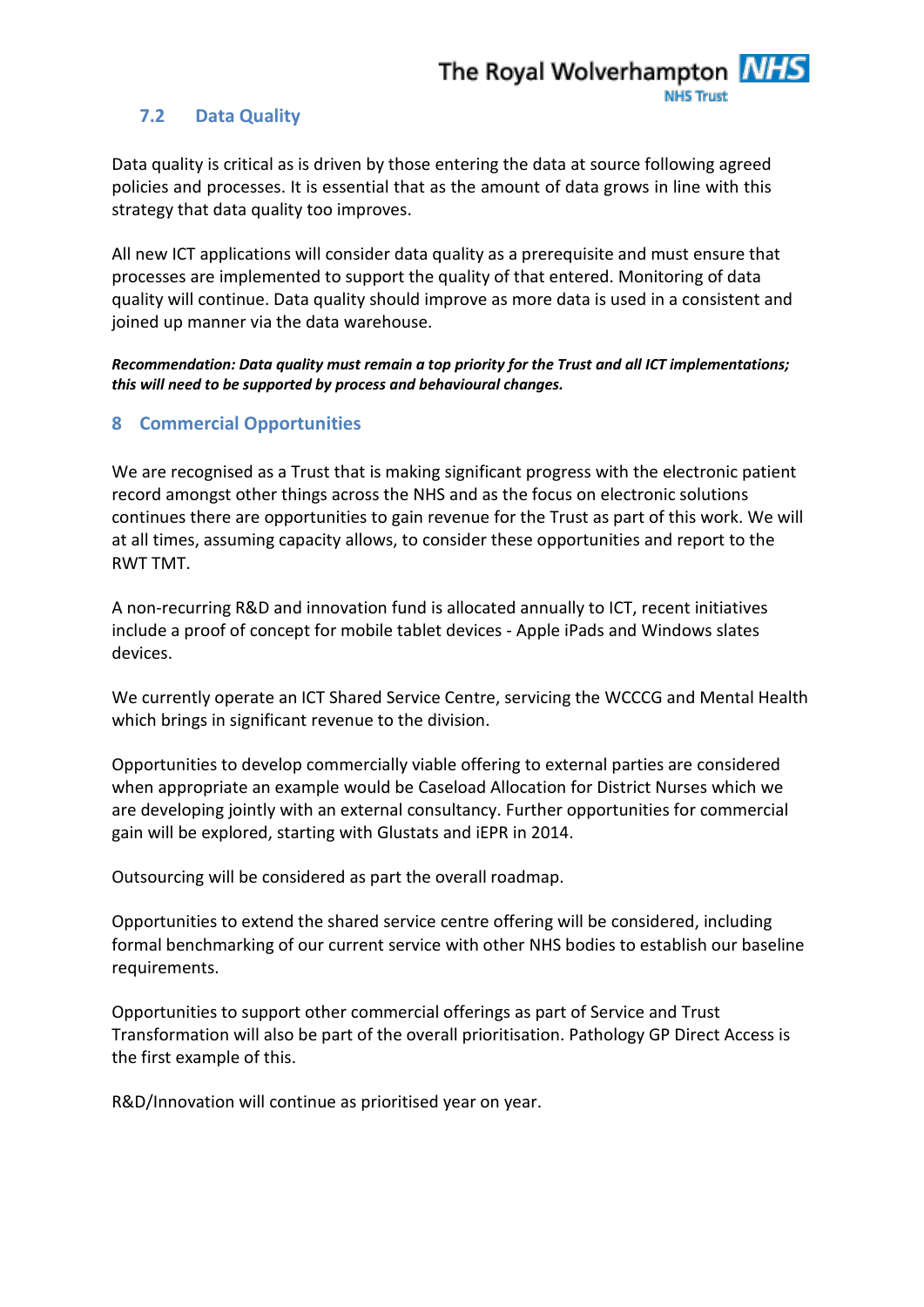**NHS Trust** 

#### <span id="page-19-0"></span>**9 Information Access and ICT Infrastructure**

#### <span id="page-19-1"></span>**9.1 General**

The infrastructure is crucial to the Trust ICT and no ICT projects, application delivery or data project will be successful if the infrastructure is not robust. The Infrastructure in the Acute Hospital has historically lagged behind the levels expected of an NHS Acute Hospital in terms of technology and processes such as standards, security, support and documentation, however significant progress has been made in this area.

The Trust has been going through a process of integration of two infrastructures post TCS which is actually achieving two objectives: it is moving the merged Trust onto a single set of infrastructure platforms that makes support and maintenance easier; and it is adopting the best systems and infrastructure from each organisation.

#### <span id="page-19-2"></span>**9.2 Desktop Systems**

The PC platform is designed to have a life of 3-4 years and with advances in applications, security and technology older PCs become slow, unreliable and unable to run the more recent application software. The majority of the clinical applications on the market today have minimum specifications for PCs and it is highly unlikely any PC over 5 years old will be able to meet such minimum specifications, which in turn means that older applications have to be run.

Currently the Trust has many old desktop computers some are up to 6 years old, these will be included in the current replacement programme. There is currently a plan to bring the age of the PC estate down to 4 years by April 2015

*Recommendation: The Trust continues the project to "align to product set" in particular to improve standardisation and security and this project is suitably resourced. By 2014 the Trust should aim to have an infrastructure that meets good industry practice.*

*Recommendation: The maximum age for a Trust PC should be 4 years and this should be achieved within 2 years.*

#### <span id="page-19-3"></span>**9.3 Devices**

The standard current devices available are Desktop PC's, C5 tablets, laptops or CoWS (Computer on Wheels). In addition to this a further device, the iPod Touch, is offered for the sole collection of VitalPACS observations.

Additional equipment is currently being rolled out following a CBP wards agreed default model.

As more IT enabled applications are rolled out across the Trust and the personal provision of mobile devices becomes more and more prevalent it is planned to review all devices and produce a strategy which details the preferred devices based on the intended use. This strategy will need to include both mobile and static devices and as importantly define the link with telephones and bleep devices. It will need to fully support the overall IT strategy, ensure that suppliers/applications do not drive device usage and fundamentally the iEPR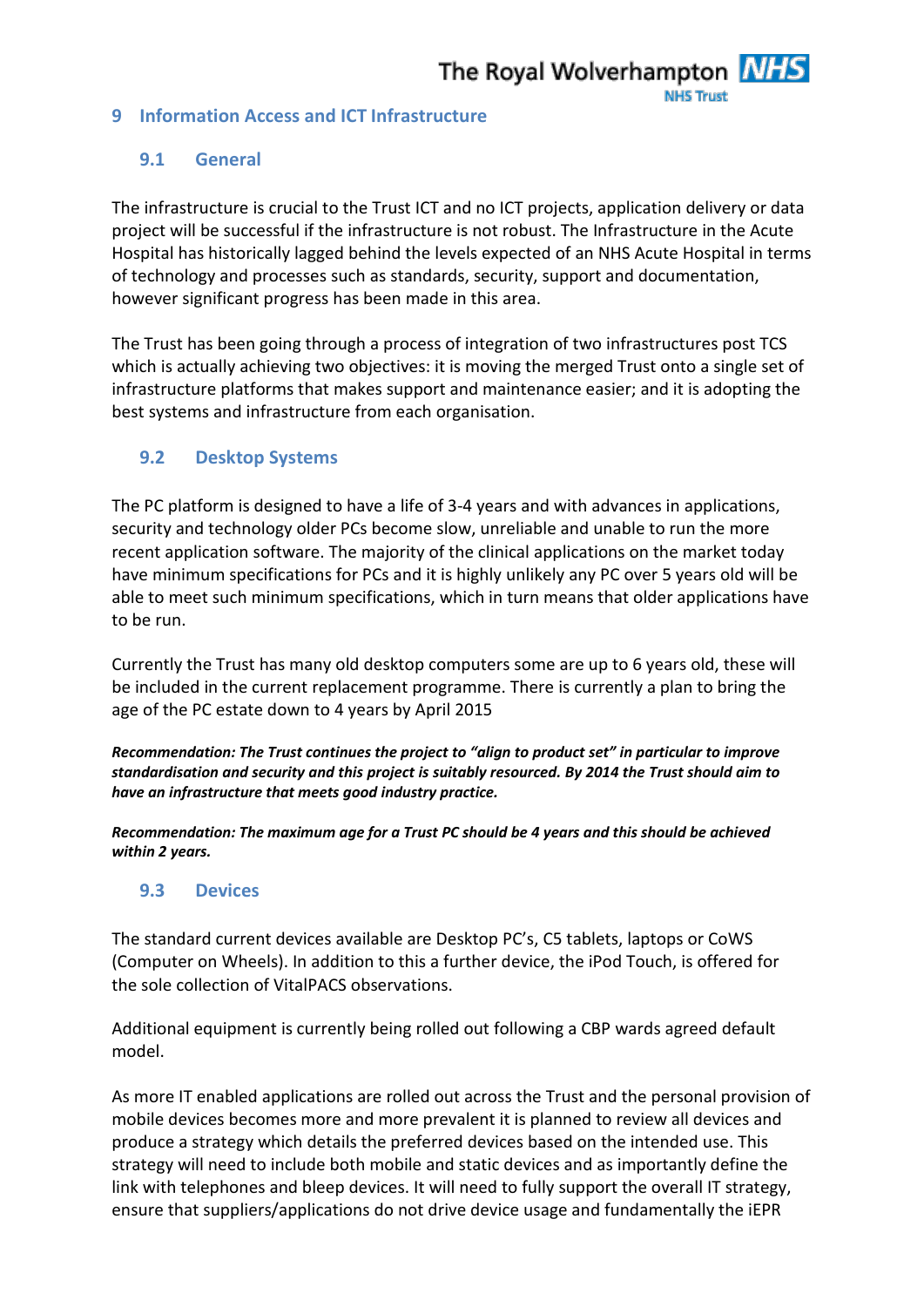#### **NHS Trust**

programme of work which will see data being collected and viewed real-time at the patient's bedside, in clinic or in the patient's home. While this can be successfully achieved in clinics with desktop computers, these devices are less suitable in other settings. It is intended that these devices will all be in the position to run multiple application, supporting interoperability, as required and that the overall strategy will limit the overall investment made by the Trust to best practice devices rather than 'trendy' fashion accessories.

#### *Recommendation: That the Trust develops an IT device strategy/policy which will support the replacement and increase of devices as appropriate.*

#### <span id="page-20-0"></span>**9.4 Wired Network:**

A business case submitted in 2011 outlines the network strategy for the next three years. It recommended replacing the current Nortel hardware and the upgrade of key areas of the network infrastructure at New Cross Hospital in order to address the current under performance issues and to provide the necessary future proof bandwidth to support the optimal performance of current and future IT systems.

Phase one is now complete which included the Server Distribution layer, Edge Distribution layer , with a plan to complete the strategy by March 2014. This will be supported by a significant amount of configuration changes including changing the IP address range across the New Cross campus.

The areas of the network are broken down into several building blocks that form the overall campus network at New Cross Hospital. These areas are known as the Server Distribution layer, Edge Distribution layer and edge switches. The edge switches being the outlying switches that PC's and other network devices directly connect to (See diagram below).

Once complete it is anticipated that a hardware refresh will be required between 5-7 years.

There are plans to review the cabling infrastructure which has a number of issues including, outdated cabling technology and non- conformance of standards and increase of capacity in local areas. This will be completed over the next two financial years.



*Recommendation: The network hardware and cabling is refreshed in 2017 based on a 1 GB desktop standard.*

#### <span id="page-20-1"></span>**9.5 Servers and SAN(s)**

Today, as a result of TCS, the Trust has four SANs. All the SANs are circa 3 years old.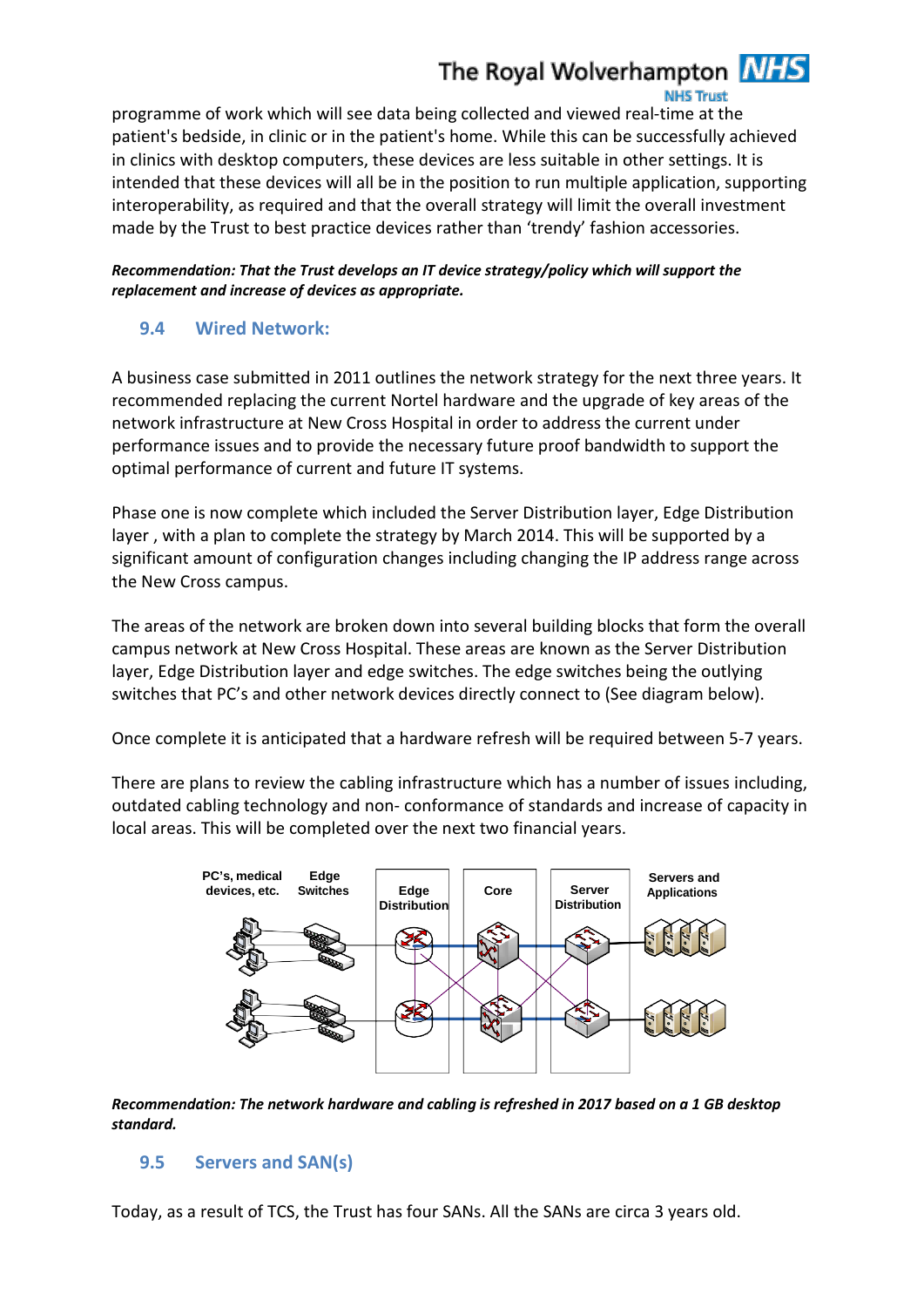#### **NHS Trust**

The Trust is undergoing a programme to consolidate and replace (where required) its server capacity and is following good practice in using blade servers and virtualisation where appropriate. The plan is to consolidate all services and data across two redundant datacentres each capable of supporting the other.

Over the next 12 months hardware from the Community network will be integrated, replaced or decommissioned where appropriate, whilst working towards this consolidation. Significant progress has been made here following the decommissioning of Coniston House and the move to new locations.

During the next financial year the plans for a replacement SAN will be completed to be submitted in 2014/15. At this point options for cloud storage will be reviewed.

#### *Recommendation: No Server or SAN is older than 5 years meaning that 60% of the existing server base and all SANs will need to be replaced by 2015.*

<span id="page-21-0"></span>**9.6 Telephony**

The Trust currently operates two telephone systems – a Cisco system in Community that uses Voice Over IP (VoIP) Technology and a Nortel analogue System that uses traditional telephony at the Acute. The current Nortel analogue system in place is now out of date and requires replacement.

The strategy is currently being reviewed with a view to consolidate the current phone systems to a common platform. This will be Cisco Unified Communications based due to the recent investment within Community which is based on this vendor's technology. This is further supported by plans to replace the Choose and Book call centre with this technology.

The Strategy will be completed during 2013 and will outline the plans for the next three years.

*Recommendation: The Trust replaces the Nortel telephony system in use at the Acute Hospital by extending the Cisco system already in use, and this project is completed by 2016.*

#### <span id="page-21-1"></span>**9.7 Wi-Fi**

The strategy is to consolidate the two current different vendors installed at the New Cross campus and Community sites to a common platform. It has been decided to expand the Cisco wireless network to replace the current Aruba wireless network, to support interoperability between all RWT locations.

In addition the number of transmitters (APs) is being increased to improve coverage across all areas required by the business subject to capital funding.

As part of the on-going strategy once the hardware has been standardised wireless access for patients will be reviewed.

*Recommendation: On completion of the wireless network upgrade a full coverage study should be carried out.*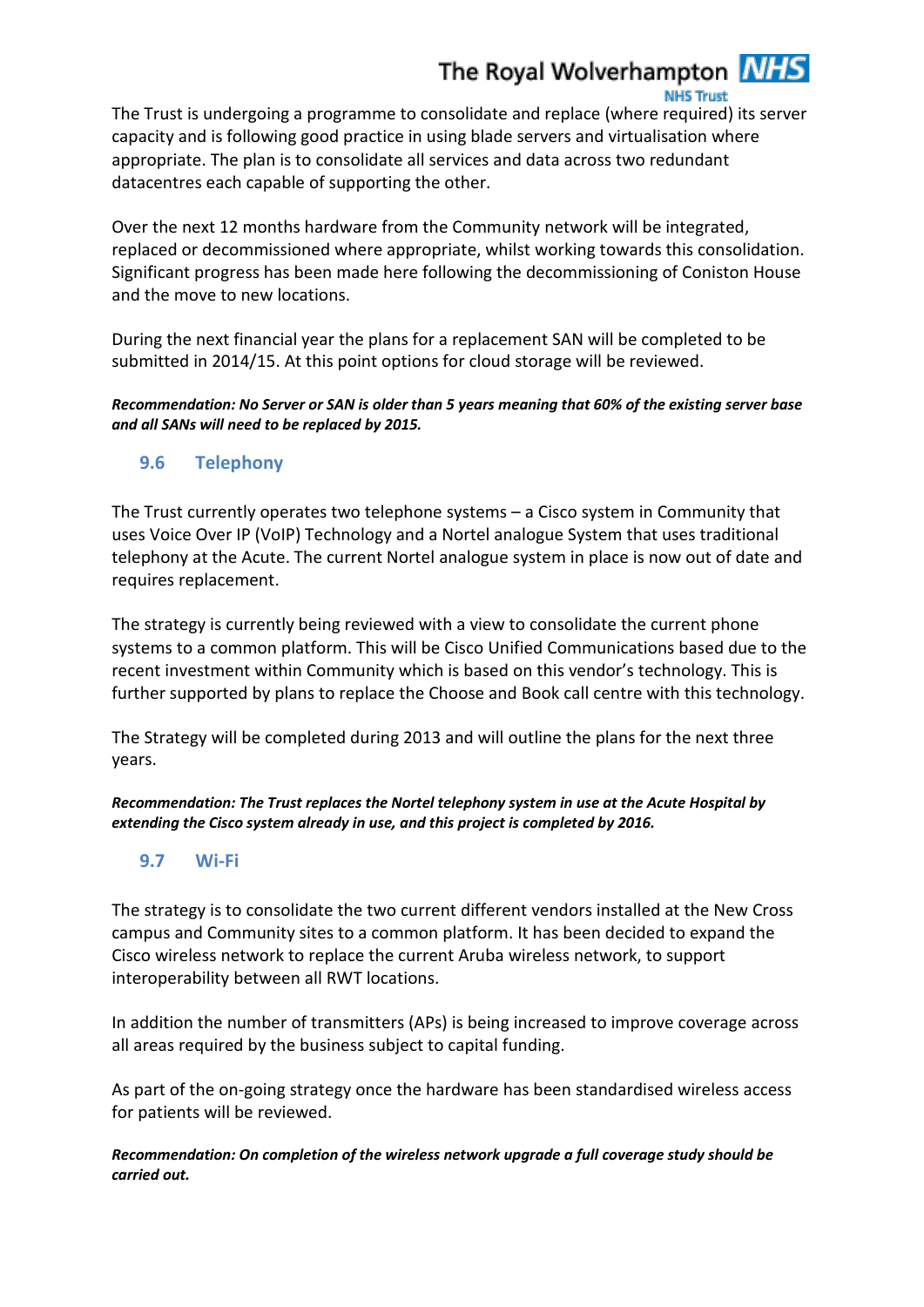**NHS Trust** 

#### <span id="page-22-0"></span>**9.8 Desktop and Server Licensing**

The NHS has stopped its national funding for Microsoft products and Trusts will have to pay for software licences themselves. This means that all upgrades to products such as Microsoft office, Windows Operating systems and Microsoft Server applications will have to be paid for by the Trust.

We are currently fully licensed up to Windows 7, Office 2010 and Windows Server 2008 , however as these products are updated (normally on a three year cycle with updates on all three products likely to happen in the next 12 months) the trust will now incur costs of these upgrades which are likely to be circa 1 Million pounds.

#### *Recommendation: The Trust must identify and plan when it will be rolling out these new Microsoft Products so that provision can be made for the software licensing costs.*

#### <span id="page-22-1"></span>**9.9 Email and Groupware**

The Trust has recently consolidated from two email and groupware systems NHSMail.

Email and groupware are the most basic organisation based collaboration tools: using separate systems is a barrier to collaboration and inefficient. Equally, groupware systems are the basic foundation of cross-organisation collaboration and in more developed implementations would typically link to instant messaging, telephony and video, presence, mobiles etc. Now the Trust has a single email and groupware system more use needs to be implemented in the use of these collaboration tools across the organisation.

The Trust (along with other NHS organisations) is lobbying hard for additional functionality to be included in NHS mail to enable greater collaboration, if this isn't achieved the trust would need to consider other email systems providers.

*Recommendation: The Trust must review its approach to email taking into account (a) the interrelationship between Groupware systems and other systems.*

#### <span id="page-22-2"></span>**10 People Governance and Policies**

#### <span id="page-22-3"></span>**10.1 Portfolio Management**

The Trust has made significant progress in IT project management over the last 3-4 years and now supports around 50 projects with a standard framework for delivery. Portfolio Governance recognises that there is only a limited amount of resource, both people and money, to any organisation. As such projects or programmes need to be prioritised and agreed. IT delivery will always be more successful when the focus is on a smaller number of significant change initiatives. This ensures that all resource is focused on the agreed big strategic drivers and resource planning can be undertaken to support its delivery. Planning for this needs to be done on a 1, 3 and 5 year basis, linked to the overall ICT strategy. A Trust portfolio framework agreed by the newly formed ICT Strategy Board and will be fully implemented during 2013-14.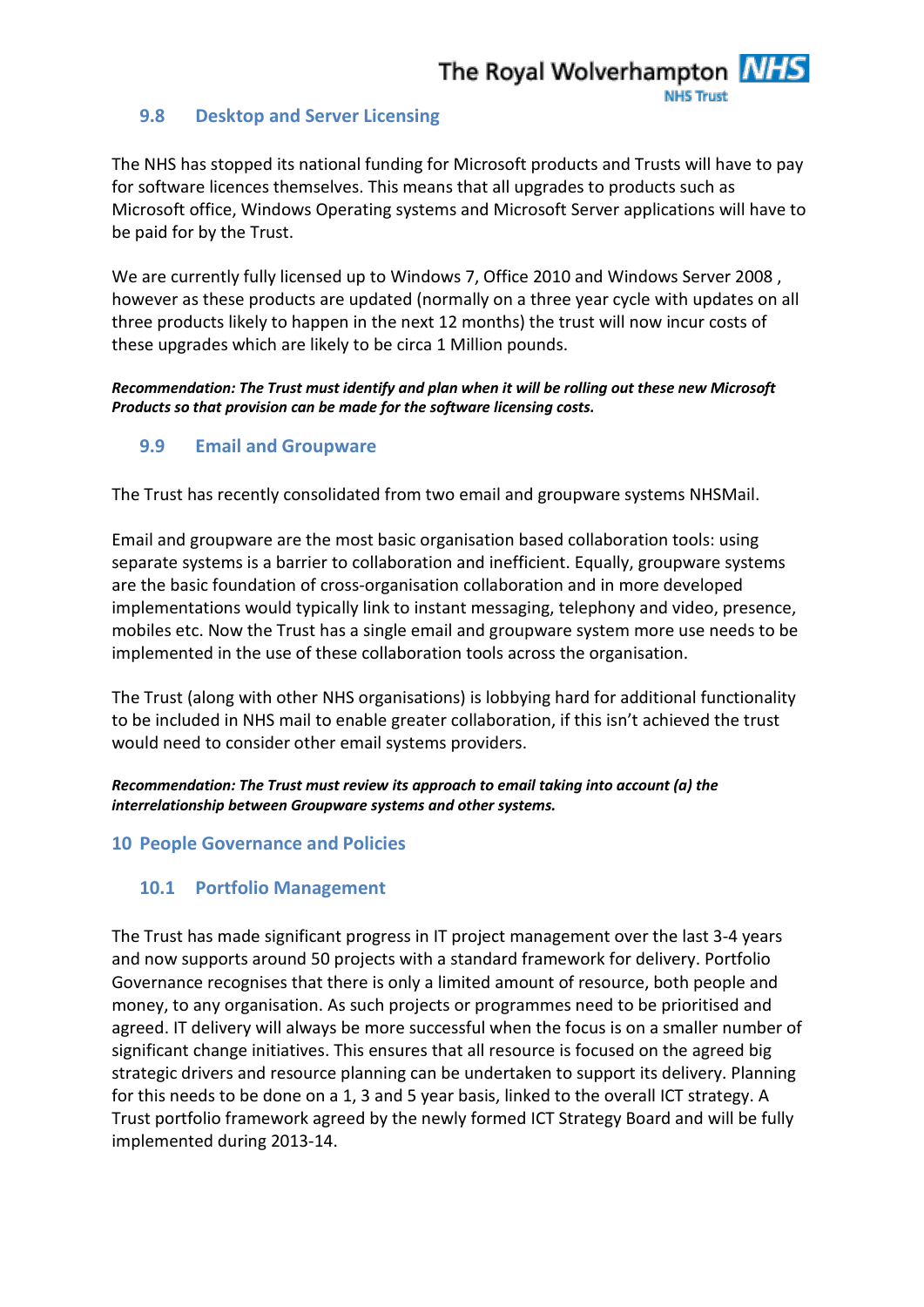#### **NHS Trust**

Successful implementation will result in higher visibility of the ICT portfolio of work, assistance where risks/issues need to be escalated and resolved and an improved knowledge of ICT work supported by communications on progress and deliverables.

The portfolio management process also aims to formally establish the link/dependencies with any other change programmes being undertaken across the Trust by groups such as service improvement and R&D.

*Recommendation: The Trust must implement a robust portfolio management framework during 2013 to ensure the focused delivery of the ICT strategy.*

#### <span id="page-23-0"></span>**10.2 Governance and communication of ICT**

In any organisation, ICT must be business directed and mapped onto the business goals of the organisation. In terms of RWT, ICT should be directed and managed to achieve the business and clinical priorities of the Trust. In other words ICT should be directed so as to support the aim of RWT to be "a first class Trust providing top quality care in every way".

This will be achieved by the new portfolio (governance) framework where IT resources will be prioritised to achieve the strategic aims and drivers of the Trust.

In summary the framework will initially comprise of 3 layers as identified in the diagram below. It is expected that the terms of reference and attendees for each group to support the framework will evolve over the coming years.



This framework will be supported by the individual programmes and projects who will report appropriately to each group. Over the coming years the recommendation is that this will also be further supported by business partners who will engage with key areas of the Trust, sitting at their table, to fully understand their needs and direction and then represent them at the IT table

*Recommendation: The Trust should immediately implement the Governance structure set out above and move towards a business partnering role for ICT over the coming years.*

#### <span id="page-23-1"></span>**10.3 Security**

There is an increasing focus on IT Security, Information Governance and associated issues across the public sector and whilst the Trust has policies and processes in place these need to be continually kept up to date and defences put in against the latest threats to the trust. Security must be appropriate in that it ensures the security of our data and staff but also is designed to ensure that the users gain access required to do their job.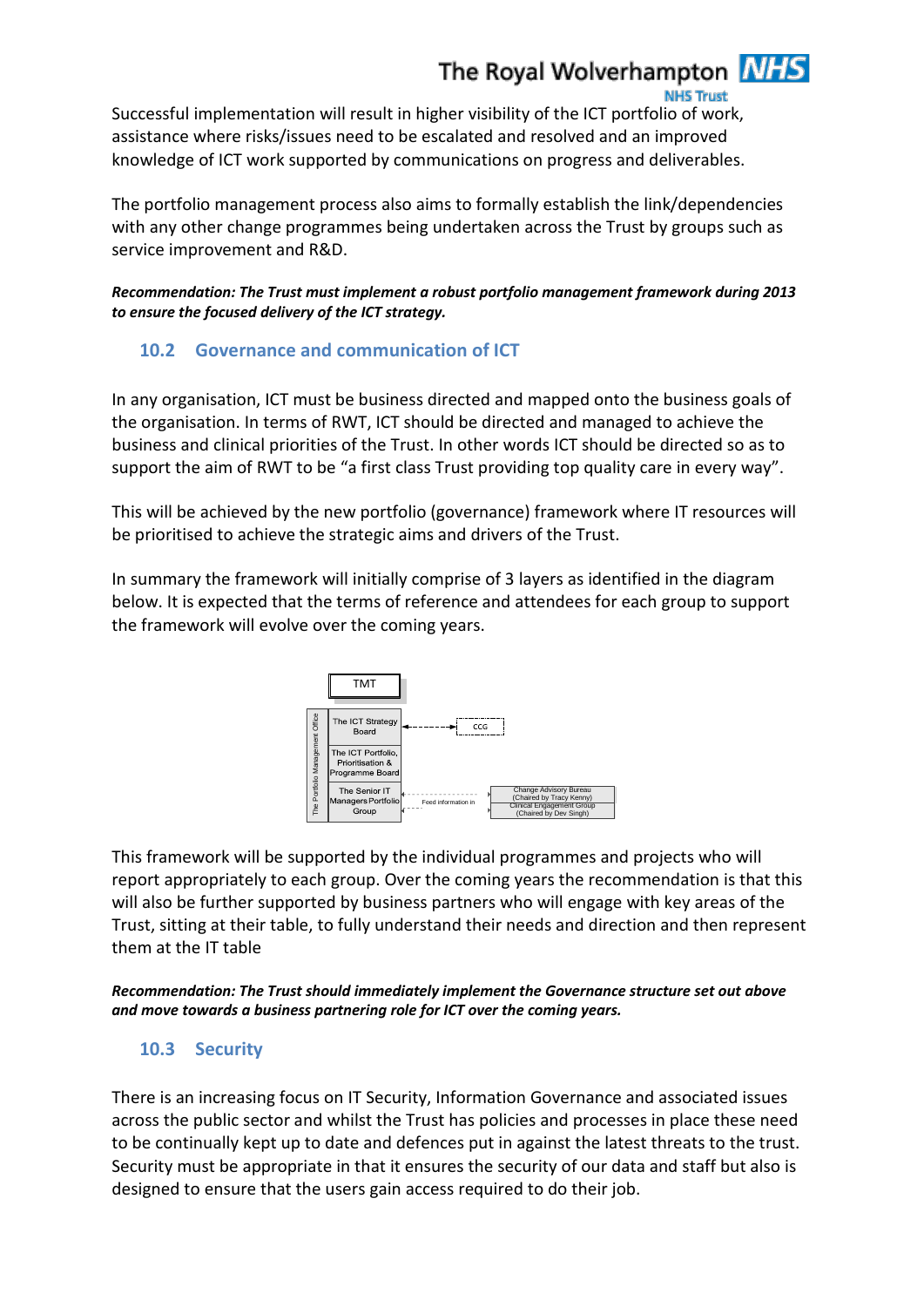#### **NHS Trust**

At present within ICT the security area is under resourced and understaffed. This must be rectified or the Trust risks an information security breach or failure to meet legal obligations. Additionally the Trust should adopt a structured approach to information security and it is recommended the Trust adopts the ISO IEC 27002 security standard.

The Trust has regular penetration testing and it is recommended that all new systems or services before going live are subjected to penetration testing.

*Recommendation: The Trust must develop and expand its ICT security function and look to adopt the ISO IEC 27002 security standard.*

<span id="page-24-0"></span>*Recommendation: The Trust continue undertake and ICT security Audits and repeat these regularly.*

#### **10.4 Testing**

Testing is an essential element of all ICT implementations and must be undertaken to ensure that any application is both fit for purpose and complies with IG and NHSLA mandated requirements.

Historically testing has been undertaken as 'just another task' during implementation. A test manager has now been appointed and is working hard to set up best practice processes to support implementations going forward. A test strategy will be produced during 2013-14 for consideration and implementation as appropriate.

*Recommendation: The Trust must develop and implement a robust and appropriate testing strategy which ensures standards are maintained.*

#### <span id="page-24-1"></span>**10.5 6.5. Single sign-on (SSO)**

The issue of a single sign-on to access all systems is considered a goal in all NHS organisations where there are numerous different systems. However, the costs of these are significant and both the Executive Directors and Clinical Engagement Group have seen demonstrations of potential software and are keen to progress.

The implementation of a single sign on (SSO) product will streamline the login process for use by clinicians and their use of multiple clinical systems each requiring separate user names and passwords. Currently the number of systems a user needs access to on average is 4, but this figure can be far greater depending on specialty and the number of systems required to perform patient administration or treatment.

By introducing these technologies the Trust will meet several other requirements in terms of Information Governance and the Care Records Service.

The Trust is currently reviewing products and plans to submit a business case for review in the 2013/14 financial year.

#### <span id="page-24-2"></span>**10.6 ICT People and Structure**

The key elements to delivering the recommendations within this strategy will be to ensure that the capability and capacity exists within the Trust to meet the strategic developments, projects and day to day demands.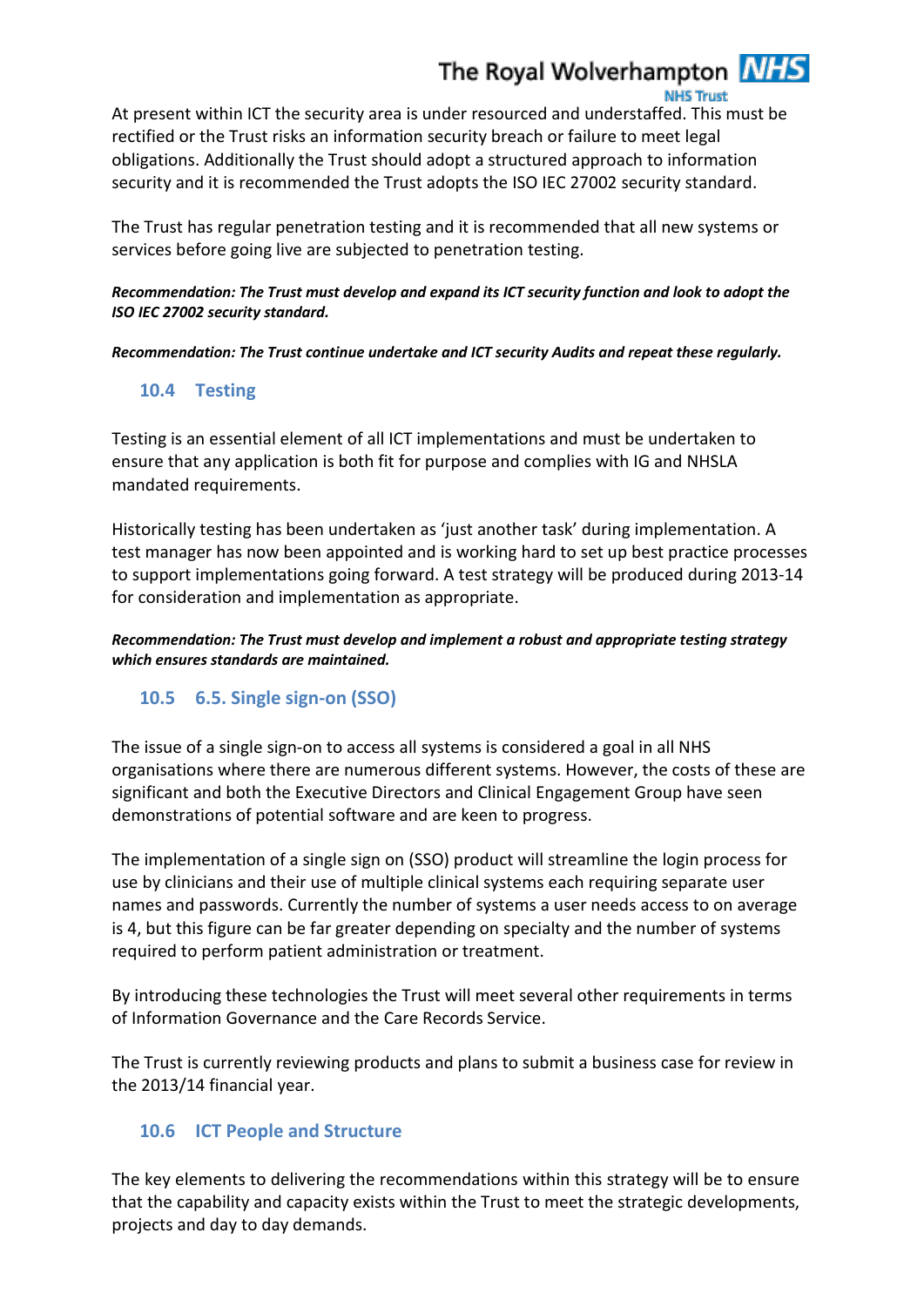#### **10.6.1 Resources – Staff**

<span id="page-25-0"></span>It has already been highlighted in section 6.6 the work in relation to portfolio management. The need to produce an overall ICT Department resources plan remains. This plan should include not only projects and day-to-day activity but also the delivery of the recommendations within this report and be based on providing sufficient resources to deliver a realistic annual programme of work. Appendix 1 details the current 5 year plan by project by year and a financial plan will be added once a clinical strategy is completed and priorities confirmed.

#### <span id="page-25-1"></span>**11 Culture, Process Change and Data Quality**

These enablers are crucial for all whether transformational or small changes within one area and are often the element that is missed. Data quality issues are the result of people not following process whether new process change or existing. It is essential that we ensure that "our people come with us" and the inevitable changes take place.

Currently, ICT perception across the Trust is not good however service statistics suggest improvements. Staff across the Trust have little awareness of ICT SLA's, plans and achievements and often feel that ICT just adds to their workload when implemented and have no time for the appropriate training. Staff have a very varied degree of confidence when it comes to using ICT. GP's are getting access to more and more RWT patient electronic information and feedback is very positive. Data quality issues exist due to too many disparate systems and lack of adherence to process. The helpdesk is located across 2 sites. SLA's are recorded and reported as part of the SLA Shared Service Centre agreements. Access to internet sites has been relaxed. Social Media is becoming more and more prevalent.

The desired future state should see significantly improved perception of ICT via clearer communications, SLA achievements and prioritisation of plans. Appropriate ICT training that is both appreciated and 'welcomed'. ICT awareness plans to include training when appropriate. Closer communications are required with GP's both within and outside WCCCG and focus needs to be on 2-way electronic communications. Improved belief and trust in data/information and processes to ensure data quality is embedded. Fully integrated customer service focused helpdesk. Security, which addresses the risks but also recognises the needs of all users. Social Media available for formal and controlled Trust Communications

### <span id="page-25-2"></span>**11.1 Training and Skills**

Currently ICT training is not universal across the trust and benefits of ICT systems will not be realised unless users know how to use systems properly. The Trust must address this issue. It is recommended that the Trust carries out a detailed ICT training and skills audit and on the back of this produces an ICT training strategy for agreement by the ICT PortfolioGroups.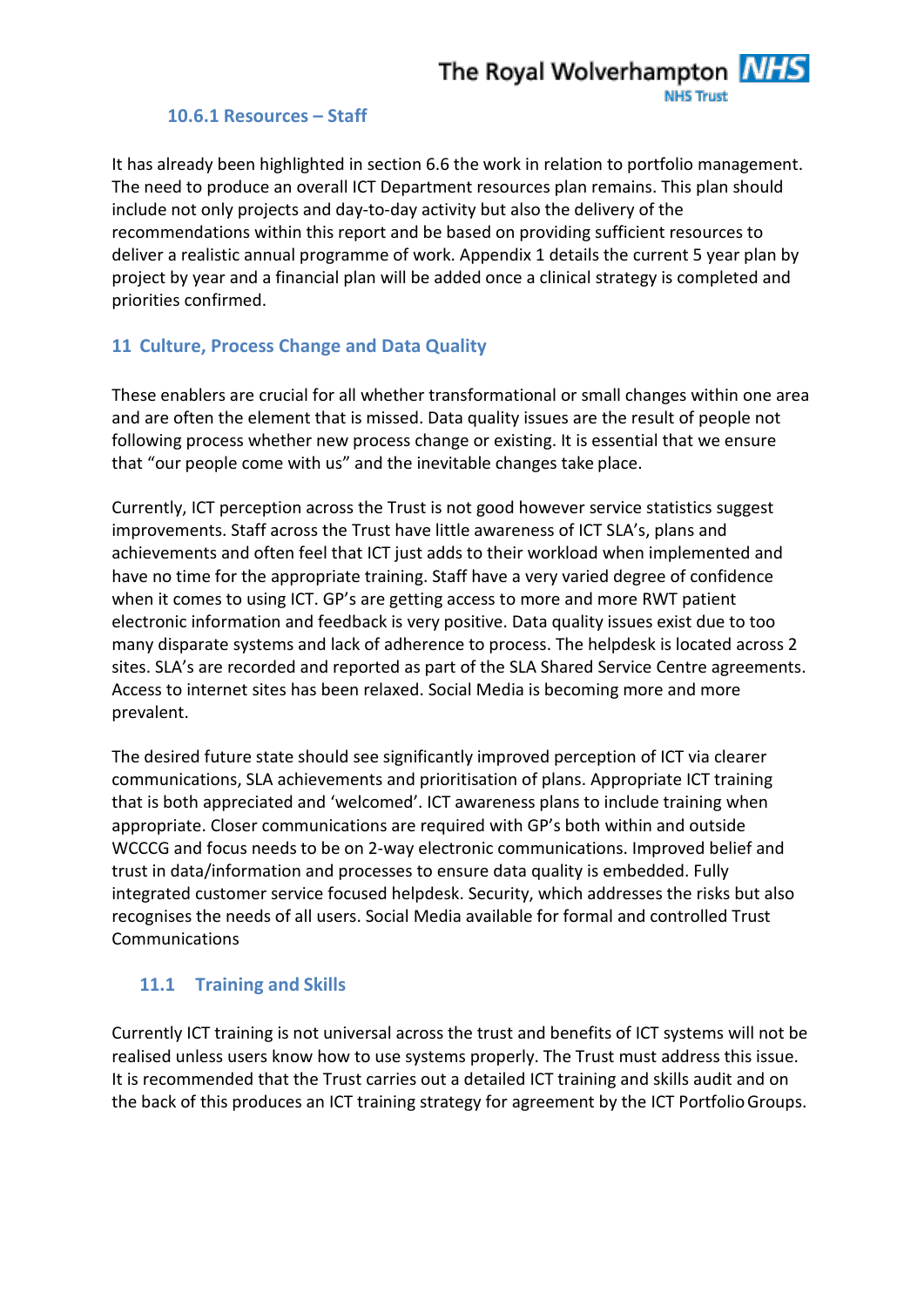#### <span id="page-26-0"></span>**11.2 7.4. Social Media and Public Interaction**

The Trust is currently considering its position regarding all social media. This iniative is being owned and run by Human resources. ICT will ICT would support the policy but does see itself as custodians.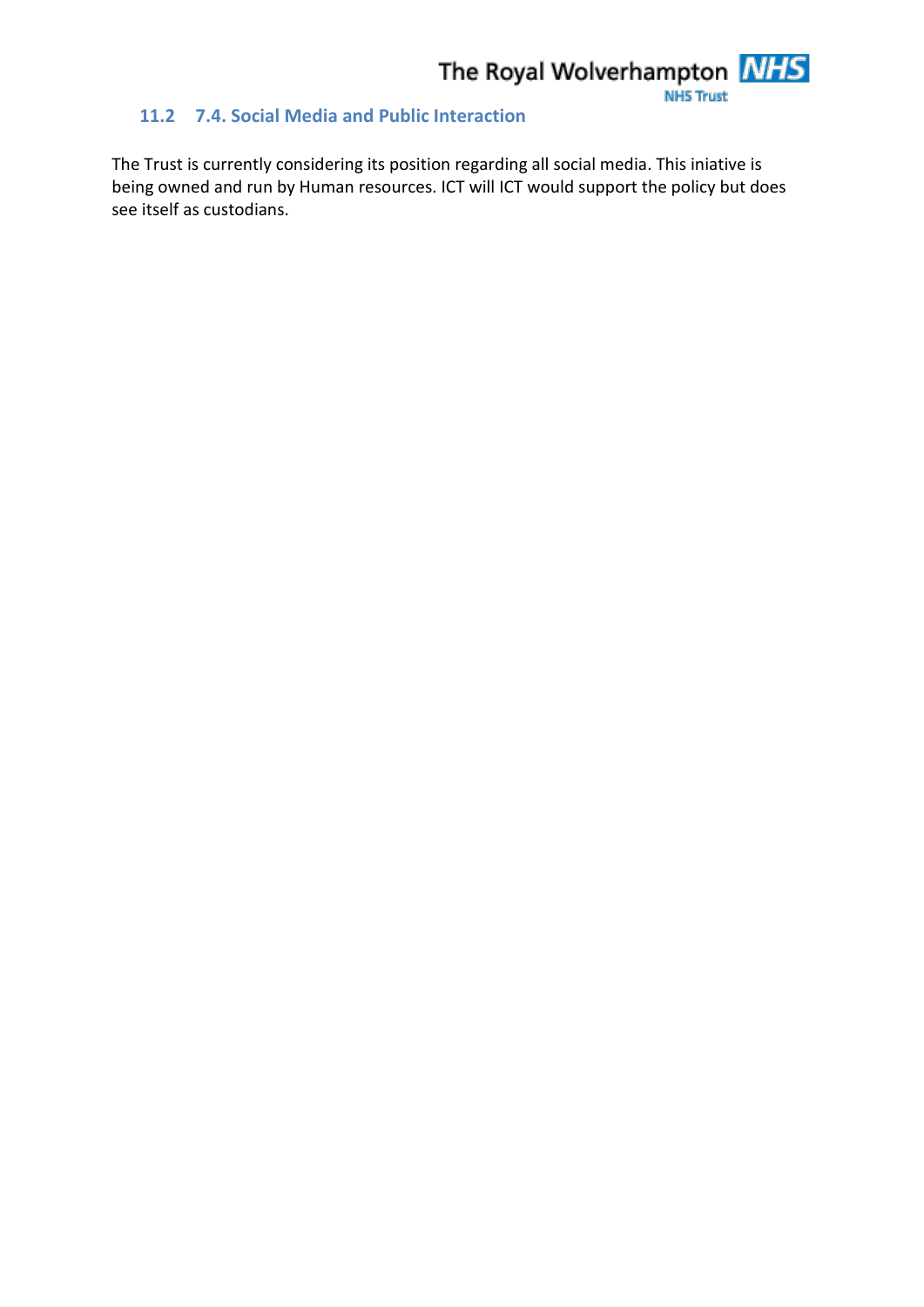# **Appendix 1 – Roadmaps by Outcome, Enabler and Foundation**<br>Appendix 1 – Roadmaps by Outcome, Enabler and Foundation **Stones**

<span id="page-27-0"></span>[See attached ICT Strategy 2013-14 Appendices 1 and 2](http://intranet.xrwh.nhs.uk/pdf/policies/st_ICT_strategy_Appendices.pdf)